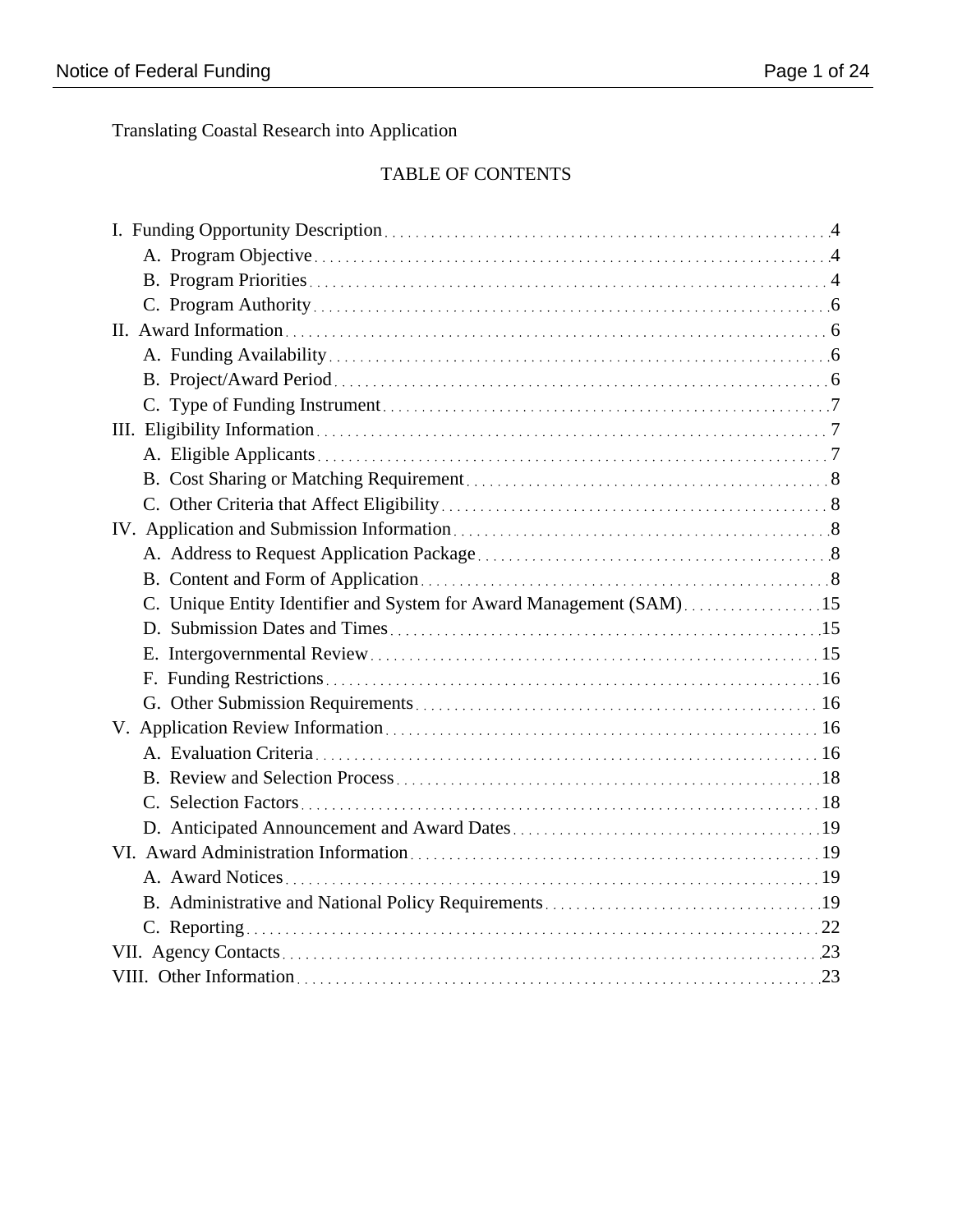## NOTICE OF FUNDING OPPORTUNITY

## EXECUTIVE SUMMARY

Federal Agency Name(s): Oceanic and Atmospheric Research (OAR), National Oceanic and Atmospheric Administration (NOAA), Department of Commerce

Funding Opportunity Title: Translating Coastal Research into Application

Announcement Type: Initial

Funding Opportunity Number: NOAA-OAR-SG-2022-2007298

Federal Assistance Listings Number: 11.417, Sea Grant Support

Dates: Letters of Intent must be received by electronic mail (oar.hq.sg.competitions@noaa.gov) to the National Sea Grant Office (NSGO) by 5:00 p.m. Local Time of the submitting Sea Grant Program on June 15, 2022.

Eligible applicants must submit application materials by 11:59 pm Eastern Time on August 30, 2022 to Grants.gov.

Projects should commence on January 1, 2023 with a period of performance of two to four years.

Funding Opportunity Description: The National Sea Grant College Program was enacted by the U.S. Congress in 1966 (amended in 2020, Public Law 116-221) to support leveraged federal and state partnerships that harness the intellectual capacity of the nation's universities and research institutions to solve problems and generate opportunities in coastal communities.

The U.S. Coastal Research Program (USCRP) is a multi-agency led effort to coordinate Federal activities, strengthen academic programs, and address coastal community needs. Past USCRP opportunities have funded university researchers across the U.S. to tackle coastal science and engineering questions in a variety of environments along all of the nation's coastlines. The goal of the USCRP is to build a community of practice to address societal needs along the coast. USCRP is a collaboration of Federal agencies, academics, and stakeholders that aims to identify research priorities, enhance funding for coastal academic programs, foster collaboration, and promote science translation.

It is anticipated that approximately \$4,000,000 will be available to move research project findings detailed in The Nearshore Report (https://uscoastalresearch.org/publications) toward application through service delivery that integrates research, its application, and community engagement in three thematic program areas of (1) long-term coastal evolution, (2) extreme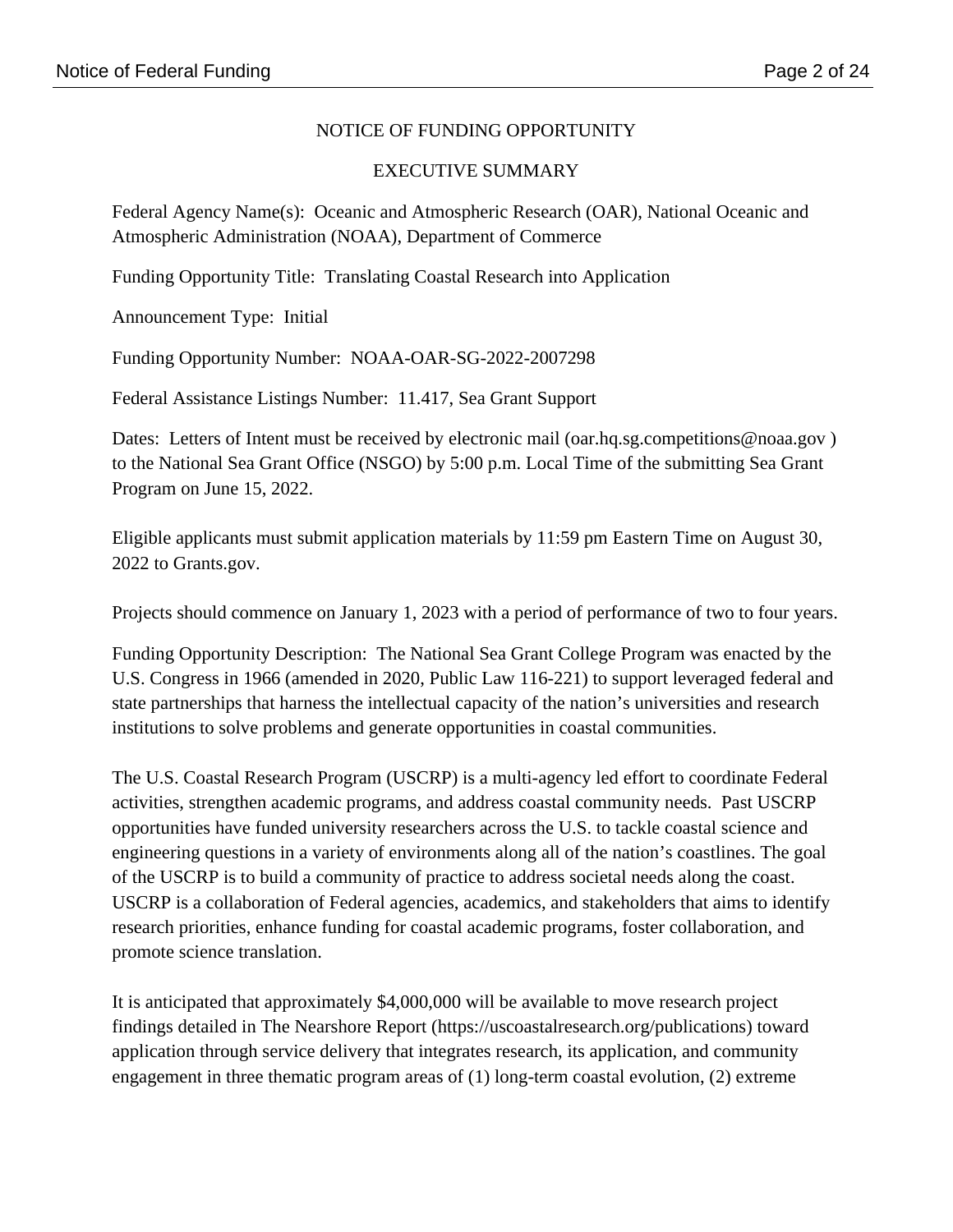storms, and (3) human and ecosystem health. Developing and delivering actionable scientific information to users on the related themes requires integration of a broad range of stakeholder needs and coastal science. The USCRP Story Map highlights research that has been funded by the program: https://bit.ly/uscrp-projects

Proposals should address the needs or gaps that have been identified by or are evident from USCRP-funded projects, to move research project findings toward application through service delivery and decision support for coastal community decision-makers, planners, and other coastal stakeholders (i.e., the translation of societally-relevant coastal and estuarine physical processes science to science-based solutions that address coastal community needs related to resilience). Deriving societal benefit from this research requires engaging end-users to ensure it is delivered to them in an accessible and equitable manner to support their resilience decisionmaking and planning.

This document sets out requirements for submitting to NOAA-OAR-SG-2022-2007298. Additional guidance and tips on how best to prepare an application are provided in the Sea Grant General Application Guide available at https://seagrant.noaa.gov/Portals/1/Guidance/SeaGrantGeneralApplicationGuide.pdf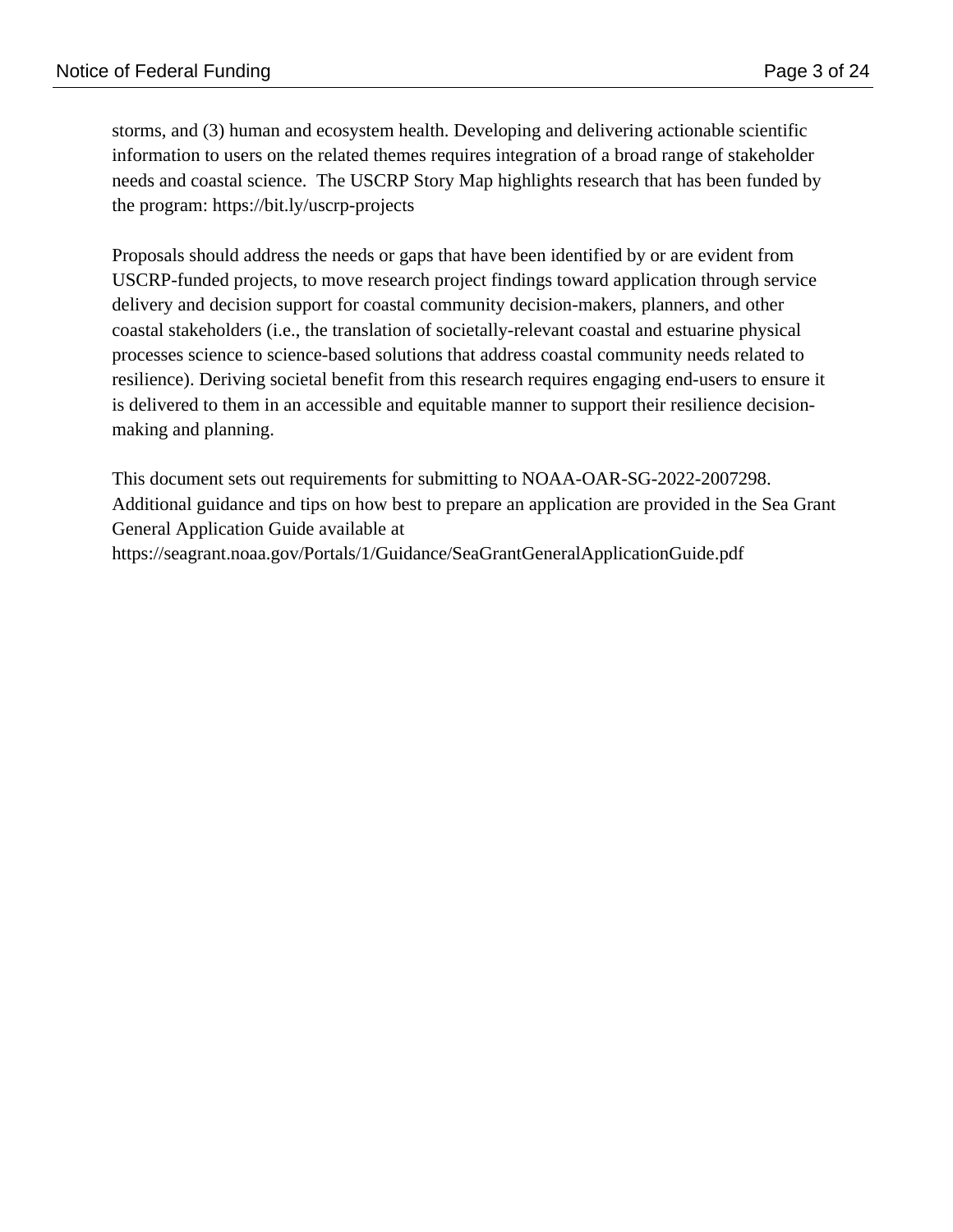## FULL ANNOUNCEMENT TEXT

## I. Funding Opportunity Description

#### A. Program Objective

The U.S. Coastal Research Program (USCRP: https://uscoastalresearch.org) is a collaboration of federal agencies, academics, and stakeholders (communities, NGOs, industry, etc.) that aims to connect scientific and engineering research to societally-relevant coastal challenges. By building a strong community of practice, the USCRP has fostered collaborative opportunities, enhanced available funding, and promoted science translation to users. The USCRP is collaborating with Sea Grant to make significant advancements on the part of its mission related to community engagement. Since 2016, the USCRP has funded 63 academic research studies to address coastal research needs in its priority areas of long-term and short-term nearshore coastal processes. Results from these studies have been documented in the literature and implemented in advancements to technology, methodology, numerical models, and other mechanisms. Because increasing resilience in coastal areas is critical, this year's funding opportunity aims to support projects that will engage coastal community decision makers and help to advance the outcomes, successes, and lessons learned from past USCRP funded research.

NOAA provides funding to Sea Grant institutions to increase the understanding, assessment, development, management, utilization, and conservation of the Nation's ocean, coastal, and Great Lakes resources by providing assistance to promote strong educational-based, responsive research and training activities, broad and prompt dissemination of knowledge and techniques, and multidisciplinary approaches to environmental problems, in accordance with 33 USC 1121(b).

## For this call, the following definitions will be applied.

--Stakeholders means communities, NGOs, industry, universities, local, state, federal, tribal, and federal agencies or other end-users of research and related products, tools, and services. --Engagement means partnering with coastal stakeholders to identify actionable research and co-production of knowledge, tools, products, and services to address issues impacting the stakeholders and their communities.

## B. Program Priorities

Over the past three decades, the understanding of physical coastal processes has improved. However, societal needs are growing with increased coastal urbanization and threats of future climate change, and significant scientific challenges remain.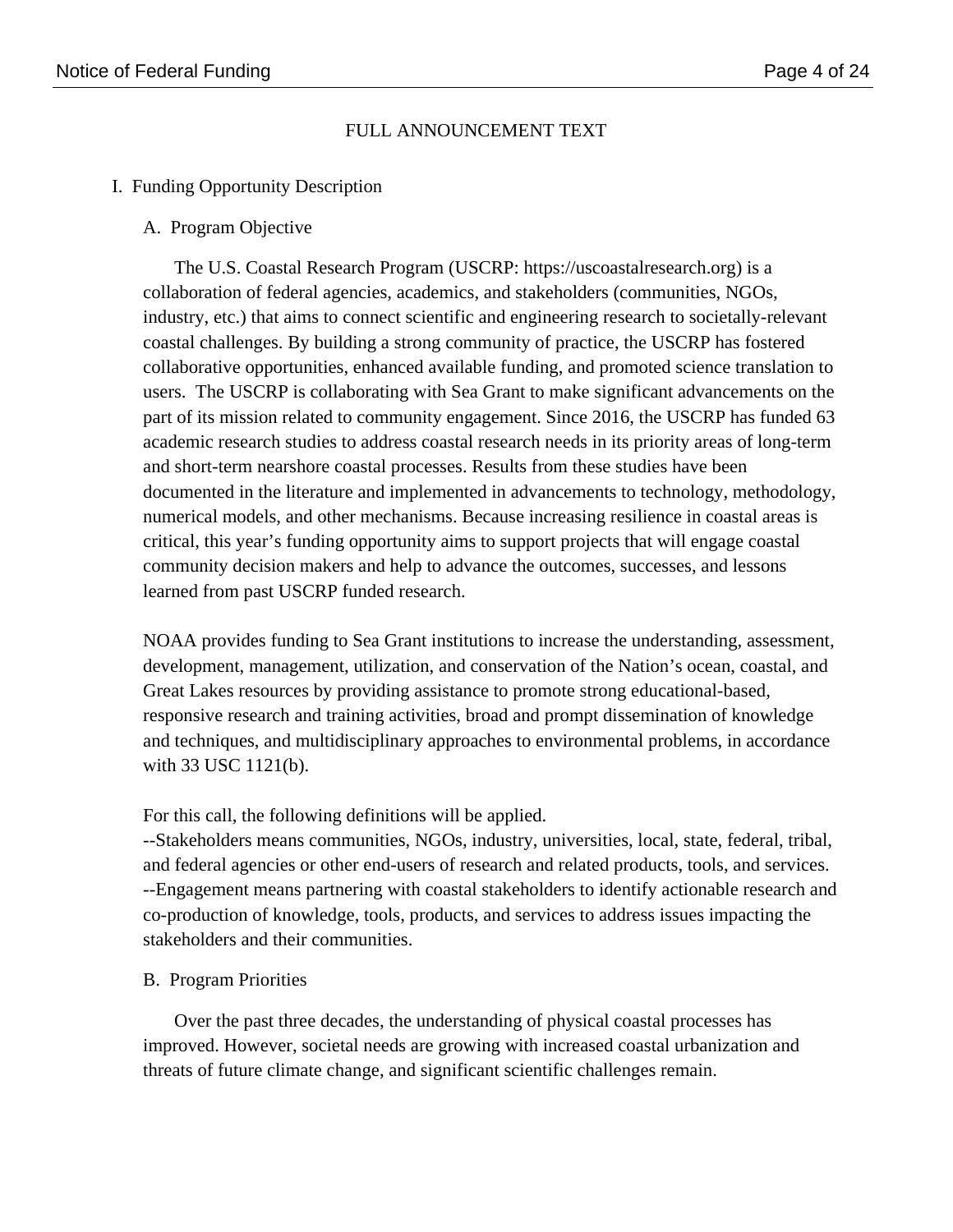Communicating multi-layered technical information including biological, geological, chemical, physical, and economic data and model results to the stakeholders is challenging. Engaging with end-users and coastal stakeholders in the application of research and the development of tools, products, and services for decision support is essential to ensure significant societal benefit and impact.

The USCRP has invested in coastal processes research over the past five years. These research efforts have established a foundation of knowledge, and identified gaps and significant barriers to increased coastal resilience. USCRP is strongly supported by the U.S. Army Engineer Research and Development Center, the U.S. Geological Survey's Coastal and Marine Hazards and Resources Program, and the American Shore and Beach Preservation Association. Through collaboration between academia, government, and industry there is an opportunity to engage with coastal decision-makers, managers, and other stakeholders to develop research, service delivery and decision support tools, products, and services that will improve diverse aspects of coastal management and build greater coastal resilience.

The collaborative projects funded through this competition will serve to integrate research, outreach, and education to engage with coastal stakeholders. Successful applicants will propose collaborative programs in which multiple disciplines and sources of knowledge are integrated holistically to lead to new and novel understanding and solutions to coastal resilience issues.

Note: Applicants and their partners do not need to have been previously funded by USCRP; rather, proposals should address the needs or gaps that have been identified by or are evident from previously-funded USCRP projects.

It is a program priority that successful proposals will:

--Include at least one Sea Grant Program as a collaborator

--Address the needs or gaps that have been identified by or are evident from USCRP-funded projects, to move research project findings toward application through service delivery and decision support for coastal community decision-makers, planners, and other coastal stakeholders (i.e., the translation of societally-relevant coastal and estuarine physical processes science to science-based solutions that address coastal community needs related to resilience). USCRP research that has been funded by the program can be found in the USCRP Story Map here:

https://bit.ly/uscrp-projects

--Include multiple partners with a clear connection to coastal stakeholders and needs.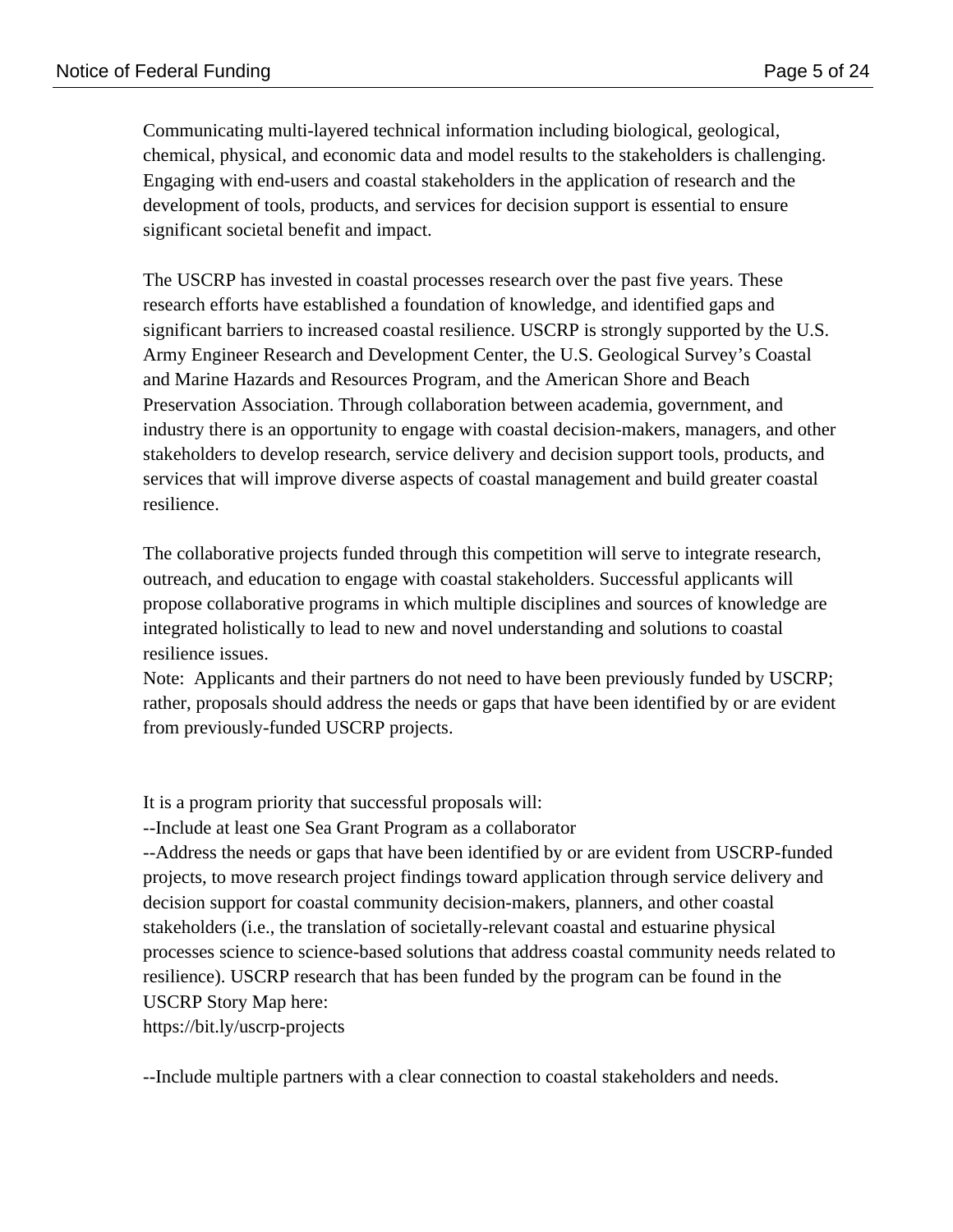Academic collaborations are encouraged.

--Support students who are developing research and leadership skills by placing at least one graduate student in a leadership role and potentially by bringing STEM undergraduates into the coastal field. This is a higher priority than, for example, a post-doctoral researcher who already has expertise in these areas. One of the USCRP's goals is to train the next generation of coastal scientists and engineers. Applicants are encouraged to include a diversity of disciplines in student support, as appropriate.

C. Program Authority

Statutory authority for this program is provided under the National Sea Grant College Program Act of 1966, as amended (33 USC 1121 et seq.).

The National Sea Grant College Program was enacted by the U.S. Congress in 1966 (amended in 2020, Public Law 116-221) to support leveraged federal and state partnership that harness the intellectual capacity of the nation's universities and research institutions to solve problems and generate opportunities in coastal communities.

## II. Award Information

A. Funding Availability

Subject to the availability of funding, this announcement describes how eligible applicants should apply for this funding opportunity. It is anticipated that approximately \$4,000,000 may be available to fund approximately 10-20 projects in the following categories for proposals that address the program priorities:

--Tier 1: Up to \$150,000 in federal funds over two years can be requested for projects that address one or more previously-funded project(s) and are relevant to program priorities. --Tier 2: Up to \$500,000 in federal funds over four years can be requested for projects proposing multi-partner efforts that address one or more previously-funded projects(s) and are relevant to the program priorities.

There is no guarantee that funds will be available to make awards, or that any application will be selected for funding. If an applicant incurs any costs prior to receiving an award agreement signed by an authorized NOAA official, it does so at its own risk of not being selected or of these costs not being included in a subsequent award. NOAA and DOC will not be responsible for any incurred project costs if a project fails to receive full funding.

## B. Project/Award Period

The anticipated start date for all awards is January 1, 2023. Two year projects should be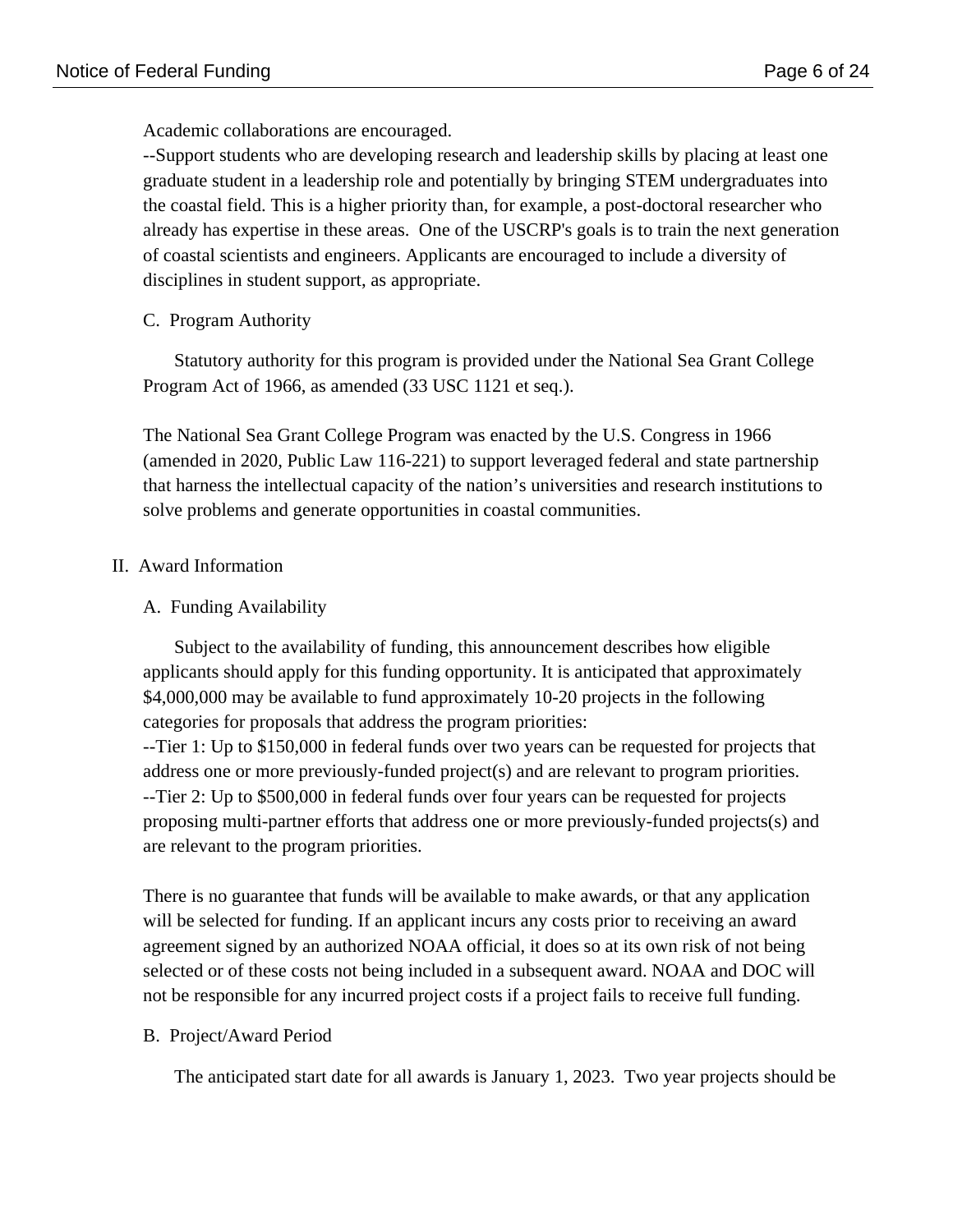completed by December 31, 2024 and four year projects should be completed by December 31, 2026.

#### C. Type of Funding Instrument

Cooperative Agreement

The funding instrument is a cooperative agreement to an eligible institution. A cooperative agreement is used when substantial involvement of the federal government during performance of the proposed work is anticipated. The nature of the substantial involvement includes interaction with the federal partners through the lifetime of the award and cooperation on extending results.

#### III. Eligibility Information

#### A. Eligible Applicants

The following entities are eligible to submit to this opportunity: Sea Grant College Programs, Sea Grant Institutional Programs, and Sea Grant Coherent Area Programs. For the remainder of this document, these entities are collectively referred to as "Sea Grant Programs." A Sea Grant program may submit or participate in more than one proposal.

The following entities are encouraged to participate in this funding opportunity, in conjunction with a Sea Grant program: any individual; any public or private corporation, partnership, or other association or entity (including any Sea Grant Program or other institution); or any State, political subdivision of a State, Tribal government or agency or officer thereof. Federal agencies and their personnel are not permitted to receive federal funding under this competition; however, federal scientists and other employees can serve as uncompensated partners or co-Principal Investigators on applications. Federal labs and offices can also make available specialized expertise, facilities or equipment to applicants but cannot be compensated under this competition for their use.

Contact information for Sea Grant programs can be found at:

https://seagrant.noaa.gov/About. If you need further assistance in identifying a Sea Grant program to partner with, please contact the competition manager listed below in Section VII. Agency Contacts.

The National Sea Grant College Program champions diversity, equity, and inclusion (DEI) by recruiting, retaining, and preparing a diverse workforce, and proactively engaging and serving the diverse populations of coastal communities. Sea Grant is committed to building inclusive research, extension, communication, and education programs that serve people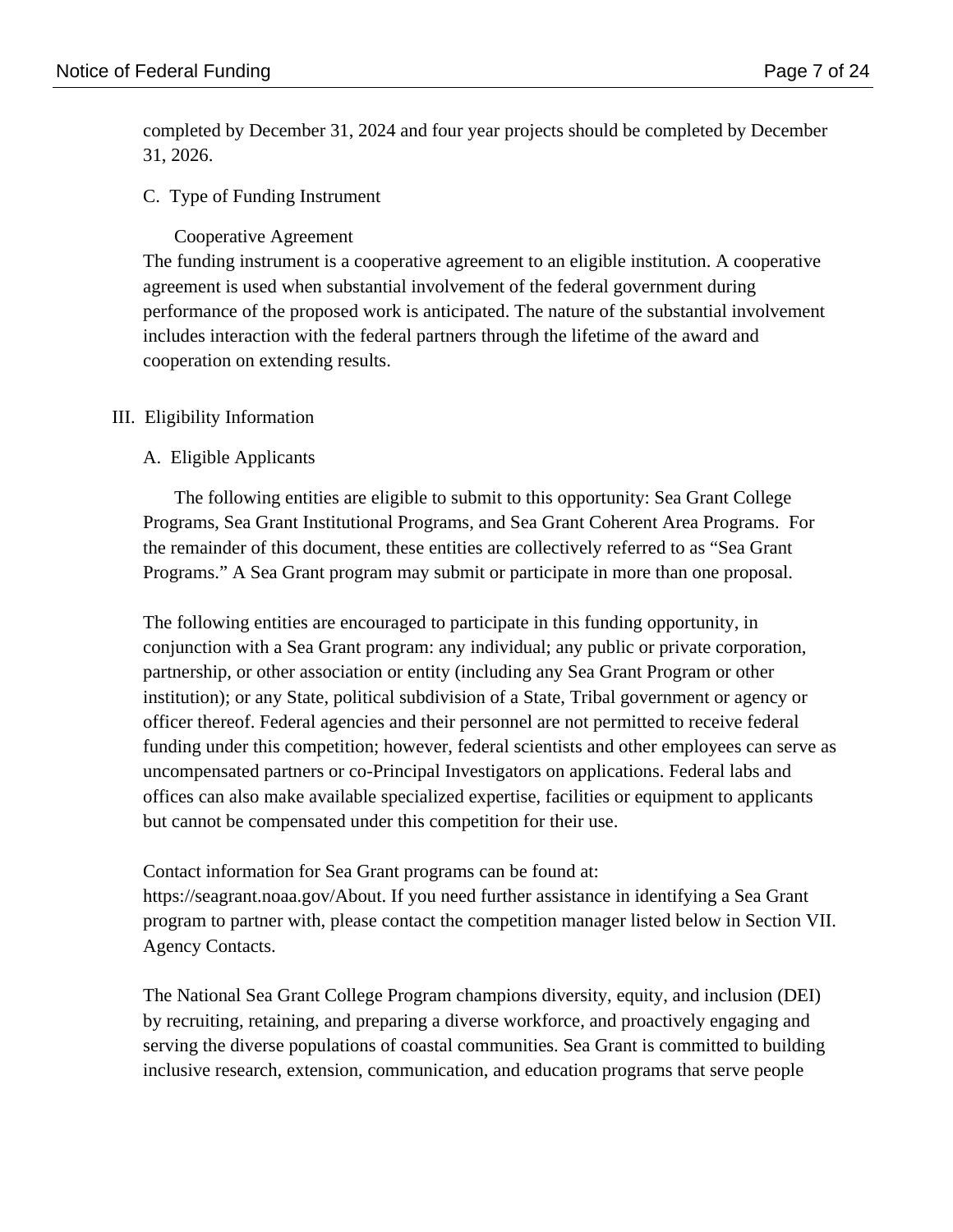with unique backgrounds, circumstances, needs, perspectives, and ways of thinking. We encourage program applications to reflect diverse participation with regards to age, race, ethnicities, national origins, gender identities, sexual orientations, disabilities, cultures, religions, citizenship types, marital statuses, education levels, job classifications, veteran status types, income, and socioeconomic status.

B. Cost Sharing or Matching Requirement

Standard Sea Grant cost sharing is not required for this call as this funding is from USACE Coastal Inlets Research Program (CIRP). This source does not require matching funds.

C. Other Criteria that Affect Eligibility

None.

- IV. Application and Submission Information
	- A. Address to Request Application Package

Application packages are available online and can be downloaded from www.grants.gov under opportunity NOAA-OAR-SG-2022-2007298. If an eligible applicant does not have access to the internet, please contact the Agency Contacts listed in Section VII for submission instructions.

B. Content and Form of Application

Letters of Intent (LOIs) will allow the NSGO to gauge interest and projects that may be submitted. To be eligible to submit a full proposal, LOIs must be received via email by the Program Managers (oar.hq.sg.competitions@noaa.gov) by 5:00 p.m. local time of the submitting Sea Grant Program on June 15, 2022.

Letters of Intent must provide the following information ( maximum of 3 pages):

1. Cover page

 a. Project title and names, titles, affiliations, and contact information (email and phone number) of PIs (lead and co-PIs)

 b. Identify anticipated Tier (1 or 2) for which a full proposal will be submitted (applicants may move between Tiers if needed after LOI submission)

 c. Budget overview - Estimate total cost and annual breakdown of requested funding by partner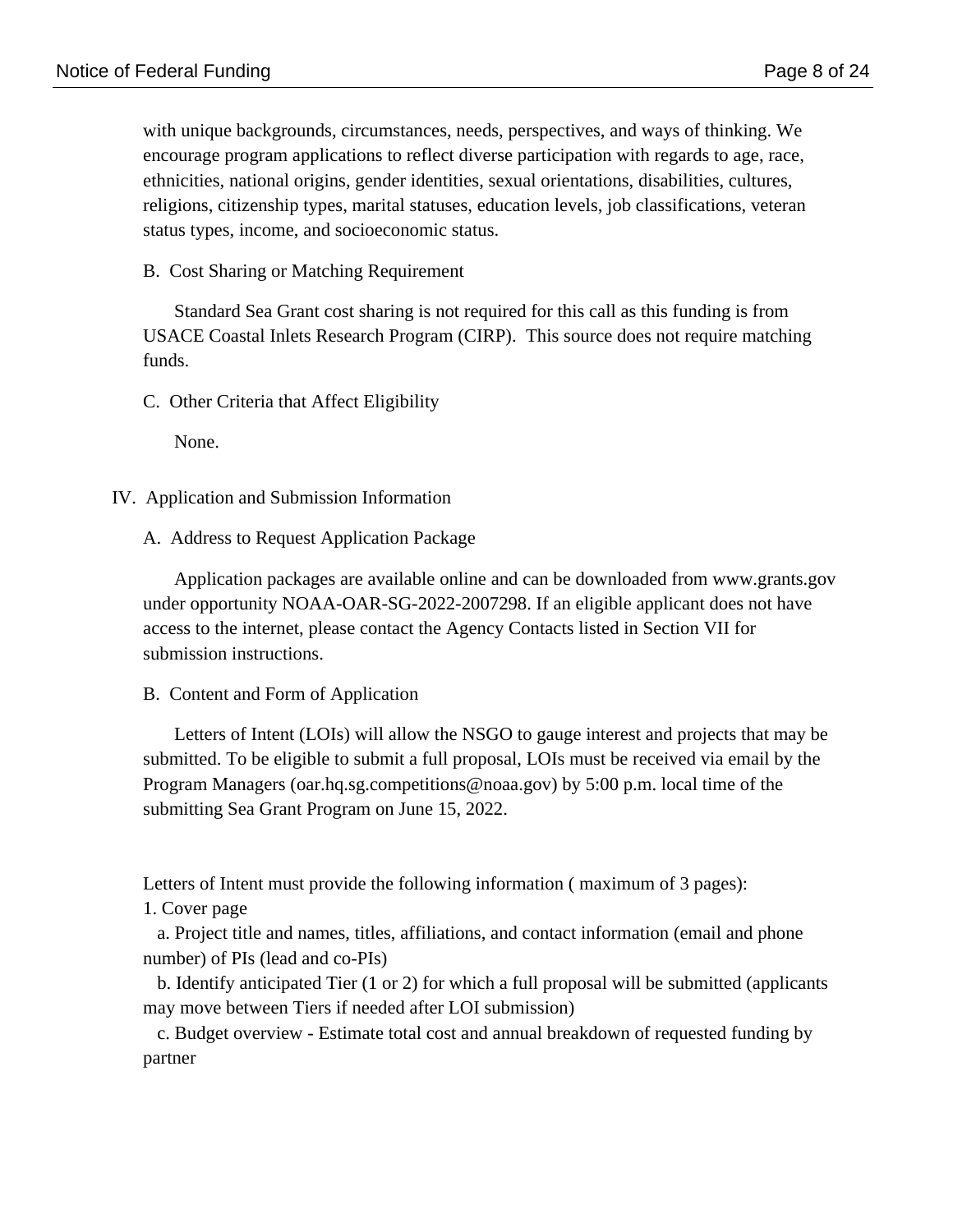## 2. Project Plan

a. Describe proposed collaboration(s)

 b. A brief discussion of the focal topic, project objectives, approach, and expected results and deliverables

c. Statement describing plan for community engagement and co-production

 i. How will the project partners work together throughout the entire duration of the proposed work to meet societal needs (i.e. from conceptualization to development of tools or products)? What are the responsibilities of each team member? How often will team members meet to discuss the project?

 ii. Discuss how this proposal will incorporate community participation, including diverse perspectives.

Emails will be sent to applicants acknowledging receipt of the LOI. Late LOIs will not be considered and any associated full applications will not be accepted. The NSGO, in consultation with the USCRP, may provide feedback to applicants encouraging but not requiring collaboration with another submitted application where projects may overlap. Such collaboration after submission of the LOI may result, for example, in applications moving between Tier 1 and Tier 2 for full proposal submission.

Full Proposal Requirements (please also see VIII. Other Information for additional postapplication required elements for submission):

# 1. Project Narrative

The proposal project narrative should clearly describe which previously-funded USCRP project(s) this proposal builds upon, how it responds to the priorities of the competition, and how it will lay the foundation for future work. The proposal should also identify appropriate user groups and demonstrate their involvement throughout the project. Applicants must also include travel funds for at least one student and one PI for one in-person meeting for Tier 1 applications and up to two in-person meetings for Tier 2 applications. Dates and location will be announced at a later date. For budgeting purposes, this may be in connection with a national conference or in the Washington, DC area for a period of 3 days.

The Project Narrative should include the following documents in the following format:

a) Project Description. The total number of pages in the project description must be not more than 6 pages for Tier 1 and no more than 10 pages for Tier 2, inclusive of footnotes, tables, figures and appendices (single-spaced, 12 point font). Excess pages will not be included in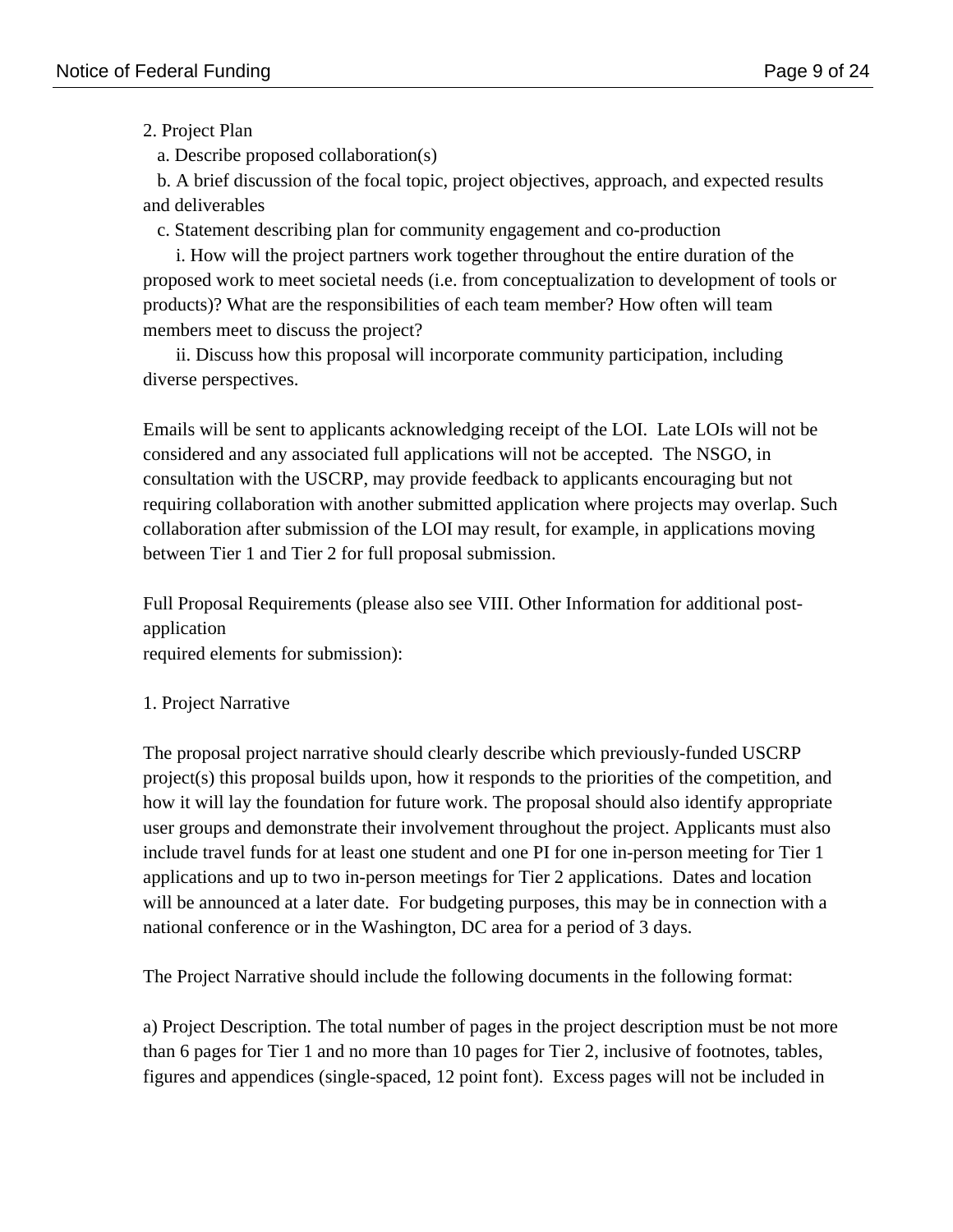the review. The works cited, CVs, and letters of support do not contribute to this page limit.

- 1. Proposal Overview
- --Lead PI Name, Title, Organization and Contact Information and any co-PIs.
- --Proposal Title
- --Identify if applying for Tier 1 or Tier 2
- --Proposed project performance period (start and end dates)
- --Funding request by year, as appropriate, and total funding
- --Project Abstract

2. Goal and Objectives. Statements describing the goal and objectives of the project. If the proposal is for a multi-year project, goals and objectives should be specific for each year of the work plan presented.

3. Societal and Program Relevance. Provide sufficient background information for reviewers to independently assess the significance of the proposed project. Describe the previouslyfunded USCRP research findings that this work is meant to transfer. Summarize the problem, gap or need to be addressed and the status of ongoing efforts and coordination to address the identified needs or gaps. Describe benefits to coastal communities and/or federal agencies as applicable.

4. Qualifications. Provide a brief biographical sketch. The amount of information provided about co-investigators, if applicable, should be relative to the amount of work they will contribute to the total effort. Describe relevant past projects as they relate to the present effort. Describe the role of the student(s), explain the differences between the roles of the PI and the student(s), and outline opportunities for student research leadership. Include funding for the student in the detailed budget. The intent is to fund graduate students. Provide a brief description of existing capabilities that will help you to successfully complete the project (e.g. equipment, programs, partnerships, data, tools, etc.).

5. Approach to Community Engagement. Describe how the project PIs and partners will work with diverse coastal stakeholders throughout the entire duration of the proposed work to meet societal needs (i.e. from conceptualization of research to development of tools or products to advance coastal resilience). Include a scope of the project that details the procedures to be used, key assumptions, and expected outcomes.

6. Deliverables. Provide a brief description of and timeline for products, such as publications, tools, services, metadata, data sharing plan, communication of results to federal partners, etc. Acknowledge willingness to meet the following performance assessment and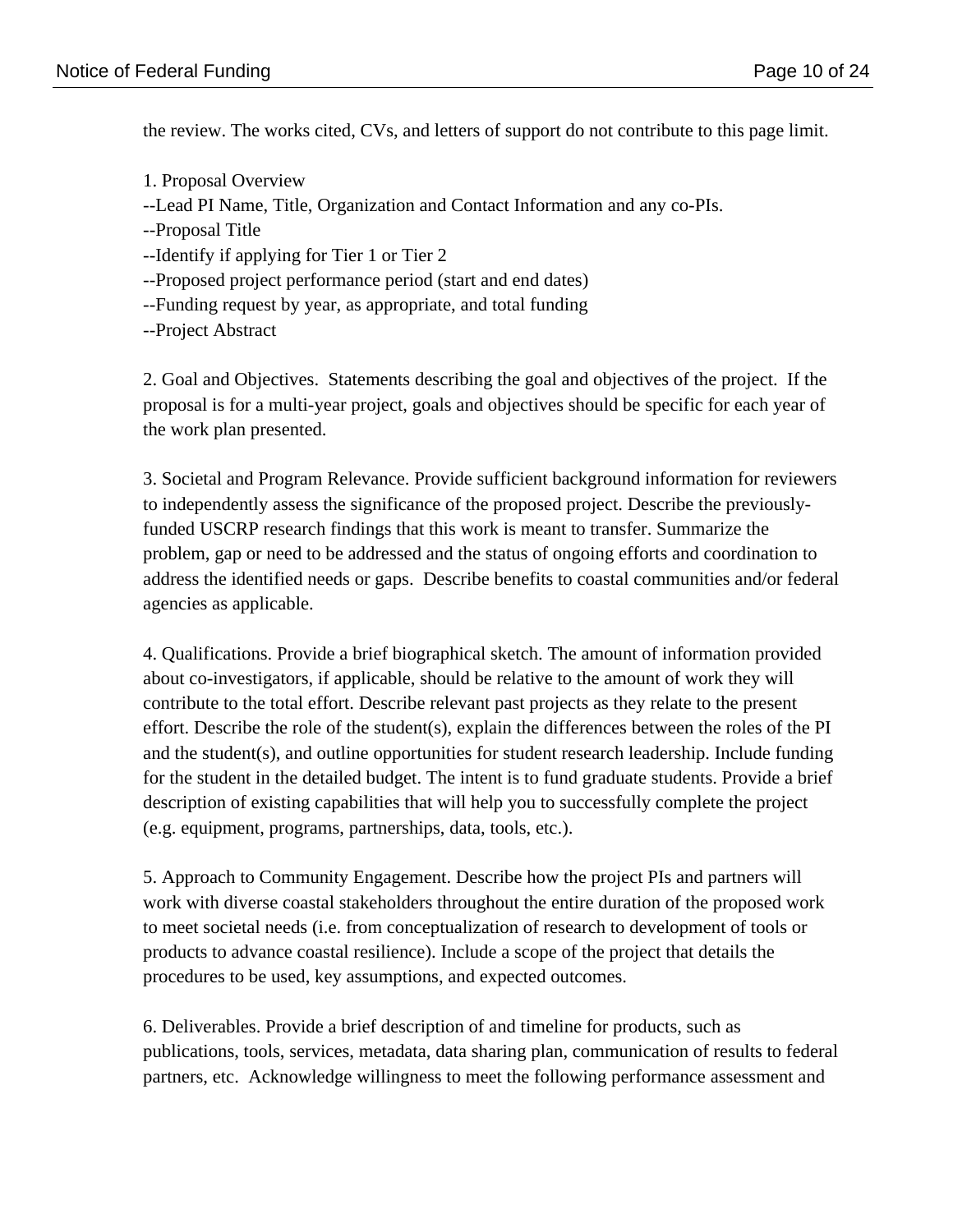communication requirements: annual presentation of research findings, quarterly written updates, and a research highlight for program communications.

7. Partners. If applicable, list partners and describe their expected role and responsibilities. Describe how the project implements strategies that align with USCRP and the partner(s) goals. Describe the approach to leveraging available resources such as programs, partnerships, data, and tools across the government, industry and NGOs. There are no restrictions on hiring subcontractors.

## 8. Diversity statement

--The NSGO recognizes that there is a particular and unique opportunity to support NOAA's commitment to diversity and inclusion by taking an intentional step that encourages applicants to consider diversity and inclusion as part of their scientific projects. This action has the potential to make an impact on not only the diversity and inclusion in science at NOAA, but also in the equity of services provided by NOAA and beyond the agency. --In this section, describe how well the proposed activity broadens the participation of historically underrepresented or under-resourced groups and how these groups are given a voice in the project.

--Applicants are encouraged to review the resources and best practices compiled by NSGO related to diversity, equity and inclusion: https://seagrant.noaa.gov/insideseagrant/Implementation/Network-

Visioning/DiversityInclusion

9. Works cited (does not count towards page limit)

10. CVs (does not count towards page limit). Each person's CV should not be longer than 2 pages. Excess pages will not be included in the review.

11. Letters of Support, optional (does not count towards page limit)

b) Abbreviated Environmental Compliance Questionnaire (OMB Control No. 0648-0538) A separate NEPA Questionnaire or NEPA Statement must be completed for each individual project in the application.

## NEPA Questionnaire

A separate NEPA Questionnaire must be completed for each individual project in the application. The Questionnaire can be found here:

https://seagrant.noaa.gov/insideseagrant/Implementation. Applicants must ensure that the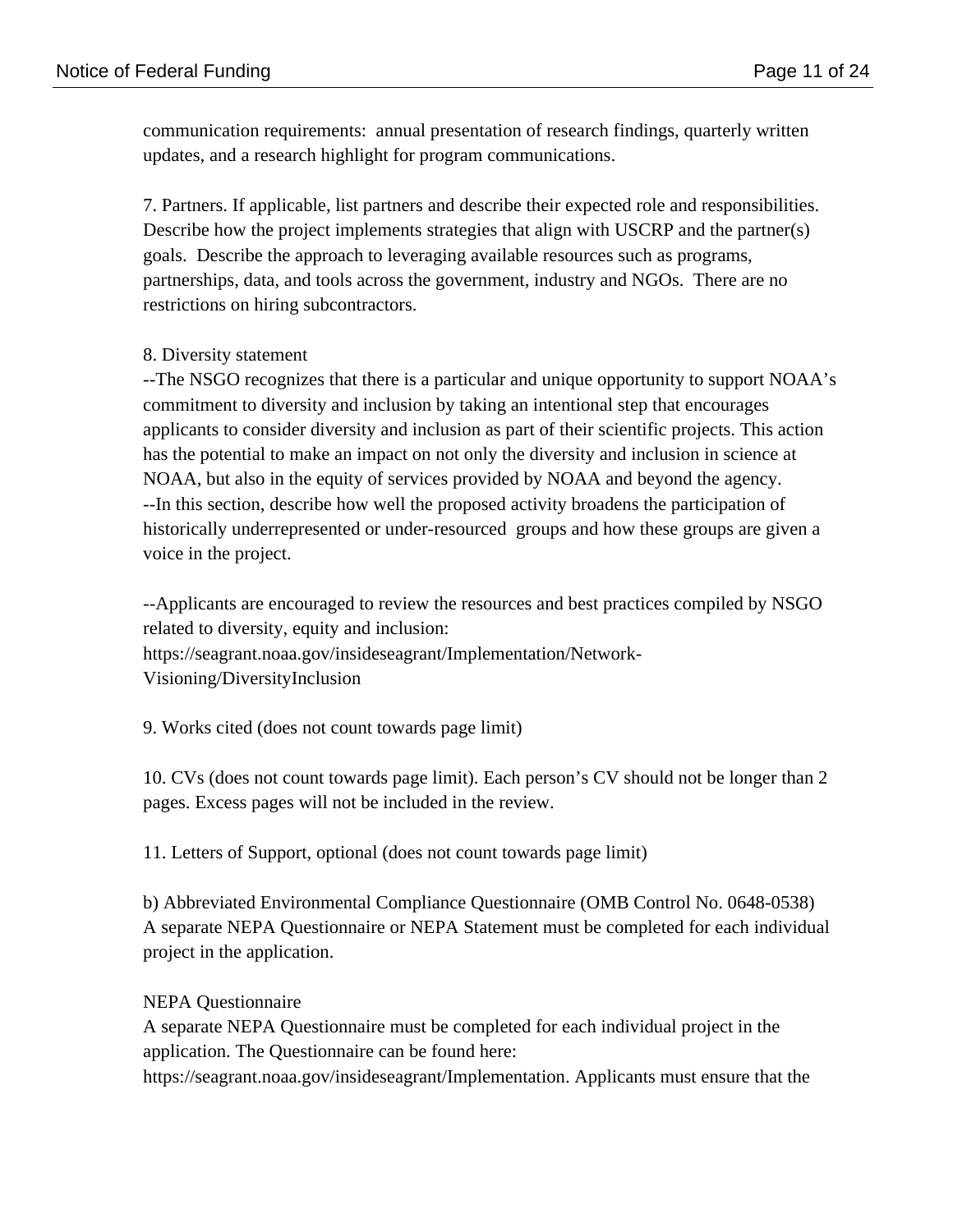Questionnaire is completed in full and includes detailed information regarding project location, methodology, and permits. Copies of all permits required for project activities should be included with application materials. If a permit is pending or planned, please provide this information. Guidance on how to complete the Questionnaire and example Questionnaires for different types of projects can be found here: https://seagrant.noaa.gov/insideseagrant/Implementation.

The NEPA Questionnaire is required for ALL research projects (those whose project ID starts with "R/") even if the project is fully lab-based or relies on social science. The NEPA Questionnaire is also required for any project that meets the following criteria:

- Environmental permits, authorizations or waivers
- Biological take and/or release
- Environmental sampling
- Hazardous or toxic substances and waste
- Permanent or temporary environmental effects
- Endangered or threatened species and/or protected areas
- Known or unknown risks to human health or the environment
- Controversial environmental subject matter

#### NEPA Statement

The NEPA Statement can be used instead of the NEPA Questionnaire for certain low-impact projects. If none of the project's activities will take place in the environment and the project is not research, you may include the NEPA Statement in place of the NEPA Questionnaire. However, NOAA has final responsibility to determine whether a project or action requires environmental compliance review. If NOAA determines that the NEPA Statement is not sufficient, staff may request that a NEPA Questionnaire be provided instead. Please use the following format for the NEPA Statement:

"This project's activities include [list the activities]. Because no part of this project will take place in the environment or involve the collection of environmental data, the NOAA environmental compliance questionnaire is not needed."

Some examples of projects that can use the NEPA Statement are:

- Program management (i.e., any projects be assigned the "M/" project ID)
- Placeholder projects (e.g., "Future Competed Projects"; these projects will have a

 Special Award Condition on the grant and undergo environmental compliance review at that time)

 • Workshops or conferences that do not involve the above list of actions in the previous section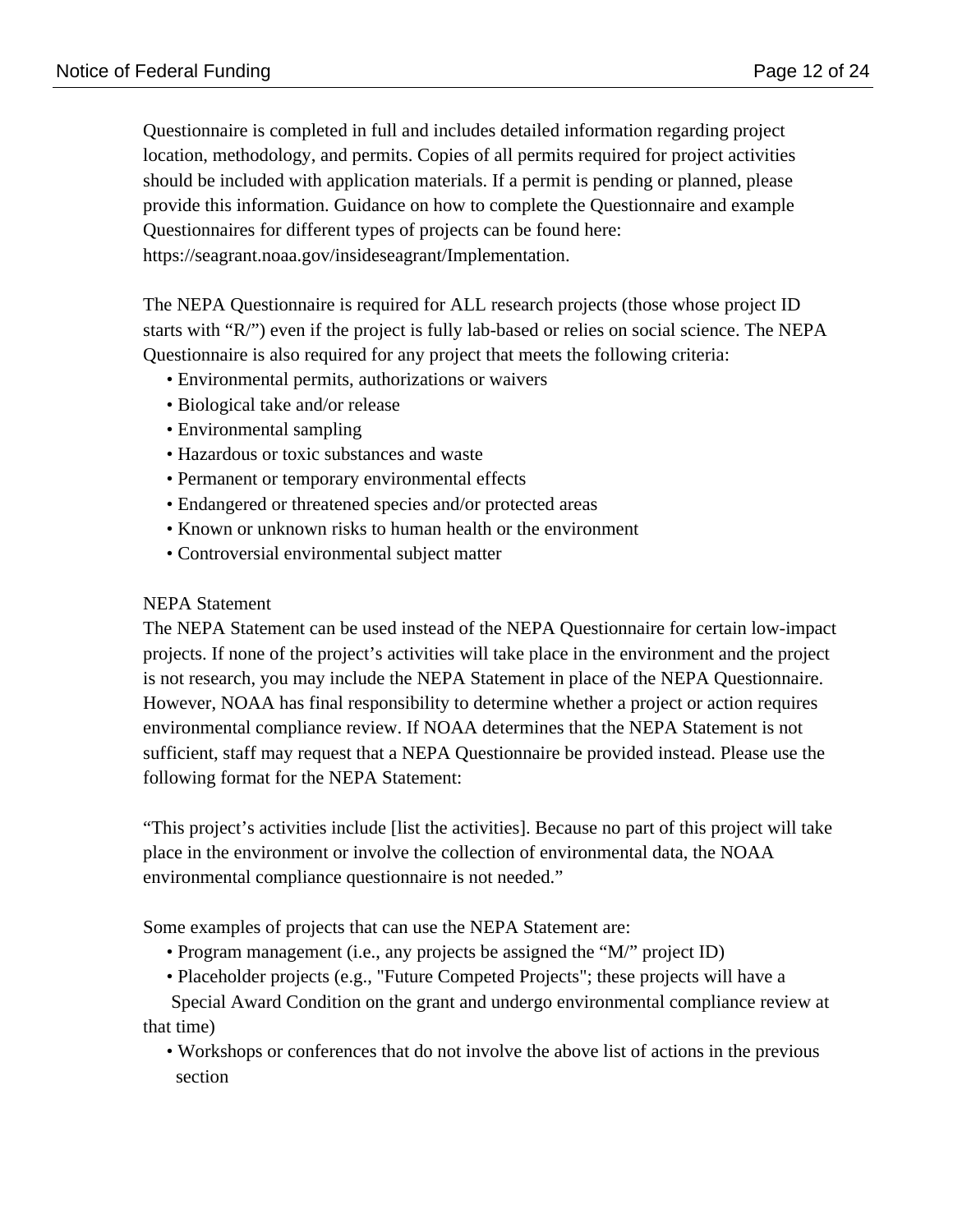• Communication activities that do not involve the above list of actions in the previous section

 • Fellowships where the Sea Grant Program does not have discretion over the fellow's externally funded research

## c) Data Management Plan

For reference: https://nosc.noaa.gov/EDMC/documents/Data\_Sharing\_Directive\_v3.0.pdf

## See Section VI. B. (8)

All applications should include a Data Management Plan. If a proposal responding to this competition will not generate environmental data, the data management plan should say, "This project will not generate environmental data, therefore a data management plan is not required."

For reference: https://nosc.noaa.gov/EDMC/documents/Data\_Sharing\_Directive\_v3.0.pdf

## 2. Budget Narrative

The budget narrative must include the following budget documents (Sea Grant 90-4 forms and budget justification) in the following order and format. Sea Grant 90-4 forms and budget justifications must be included for each individual project within an application. Additional budget narrative guidance can be found at:

https://www.noaa.gov/sites/default/files/atoms/files/gmd\_budget\_narrative\_guidance\_-\_05- 24-2017\_final.pdf

Applicants must also include in their budget, travel funds for at least one student and one PI for one in person meeting for Tier 1 and up to two in person meetings for Tier 2 applications. Dates and location will be announced at a later date. For budgeting purposes, this may be in connection with a national conference or in the Washington, DC area for a period of 3 days.

Note: There are no restrictions on funds supporting international travel for scientific meetings and/or collaborations.

Explain whether this project is flexible in budget or scope of work (e.g., can modify the approach, can reduce the budget, if needed). Identify the cost of separable elements of the proposed work and identify the elements of the project that could be revised or eliminated if sufficient funding is not available for all proposed activities.

a) Sea Grant 90-4 Form (OMB Control No. 0648-0362)

Sea Grant 90-4 forms are required to provide budget breakdowns and budget justifications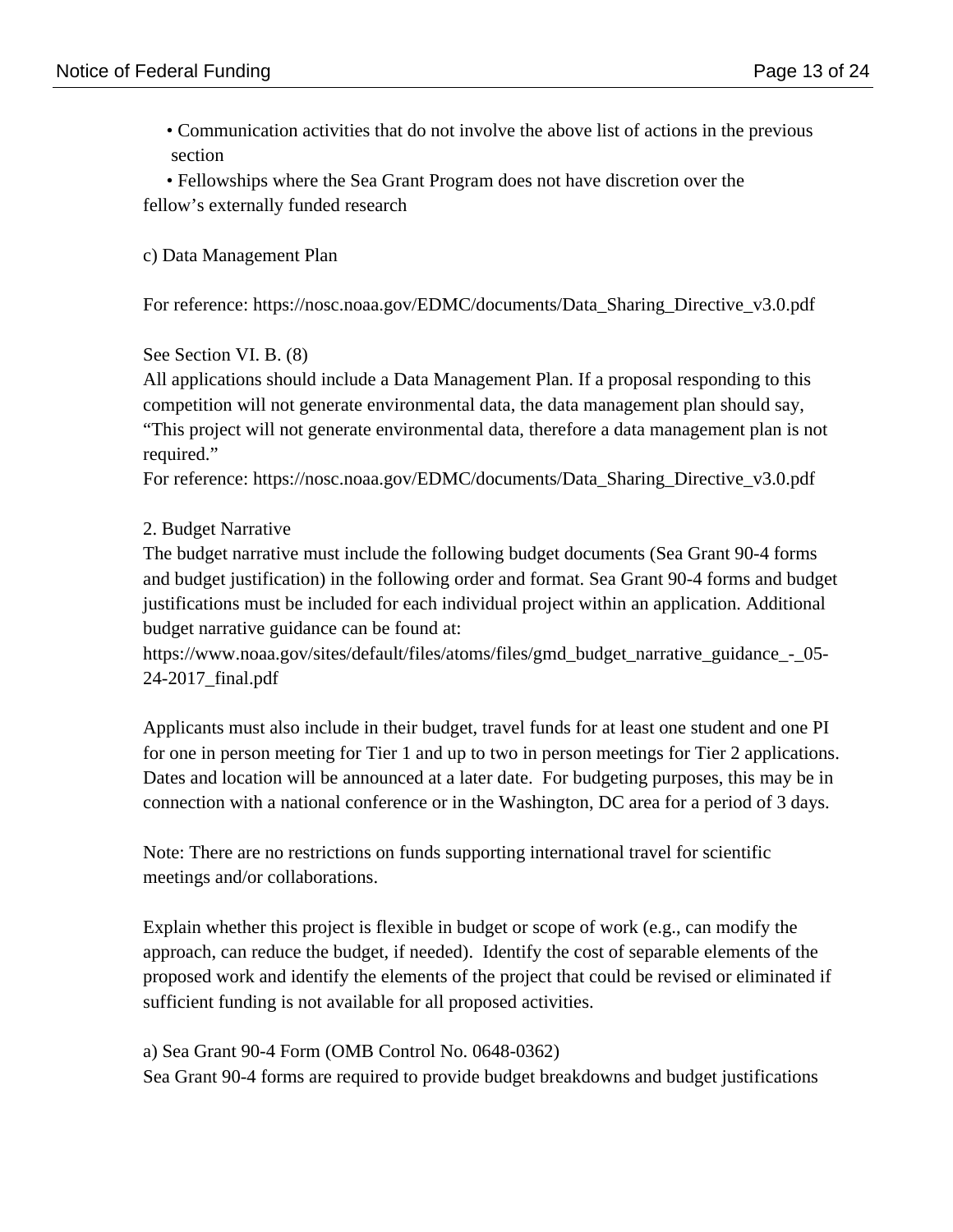by year and object class for the proposal. A completed Sea Grant 90-4 form should be completed for each project year, as well as a total budget for the entire project duration (i.e., Year 1, Year 2, Year 3, and Years 1-3). The Sea Grant 90-4 form can be downloaded at: https://seagrant.noaa.gov/insideseagrant/Implementation Guidance on filling out these forms is located in the Sea Grant General Application Guide.

## b) Budget Justification

For each year of the project (or each individual project within an application), a budget justification is required. Each budget justification should explain the budget items in sufficient detail to enable review of the appropriateness of the funding requested. Each budget justification should be attached as a PDF to each Sea Grant 90-4 form, as appropriate. Guidance on completing the budget justifications is located in the Sea Grant General Application Guide.

## 3. Overall Application

In addition to the forms required above, standard Federal Forms and Assurances are required for the overall application and can be found with the application package on Grants.gov or on the Sea Grant website (links found below). These include:

## a) SF-424 Form (Grants.gov, OMB Control No. 4040-0004)

This form, titled "Application for Federal Assistance," must identify the entire funding period as well as the federal funding amount being requested by the applicant and the nonfederal matching fund amount (note: non-federal match is not required for this opportunity) . The form must be completed with the institution's accurate EIN and DUNS and Point of Contact, and signed by the institution's authorized representative or designee.

## b) SF-424A Form (Grants.gov, OMB Control No. 4040-0006)

This form, titled "Budget Information - Non-Construction Programs," must describe the entire funding period (broken out by year if multi-year) in federal and non-federal dollars (note: non-federal match is not required for this opportunity), for the entire application. Fill out Section B of this SF-424A form to show the overall budget breakdown by object class by year with separate columns for each year of federal funding.

## c) SF-424B Assurances (Grants.gov, OMB Control No. 4040-0007)

The form, titled "Assurances – Non-Construction Programs," must be completed and signed by the institution's authorized representative or designee.

d) CD-511 (Grants.gov, US Department of Commerce)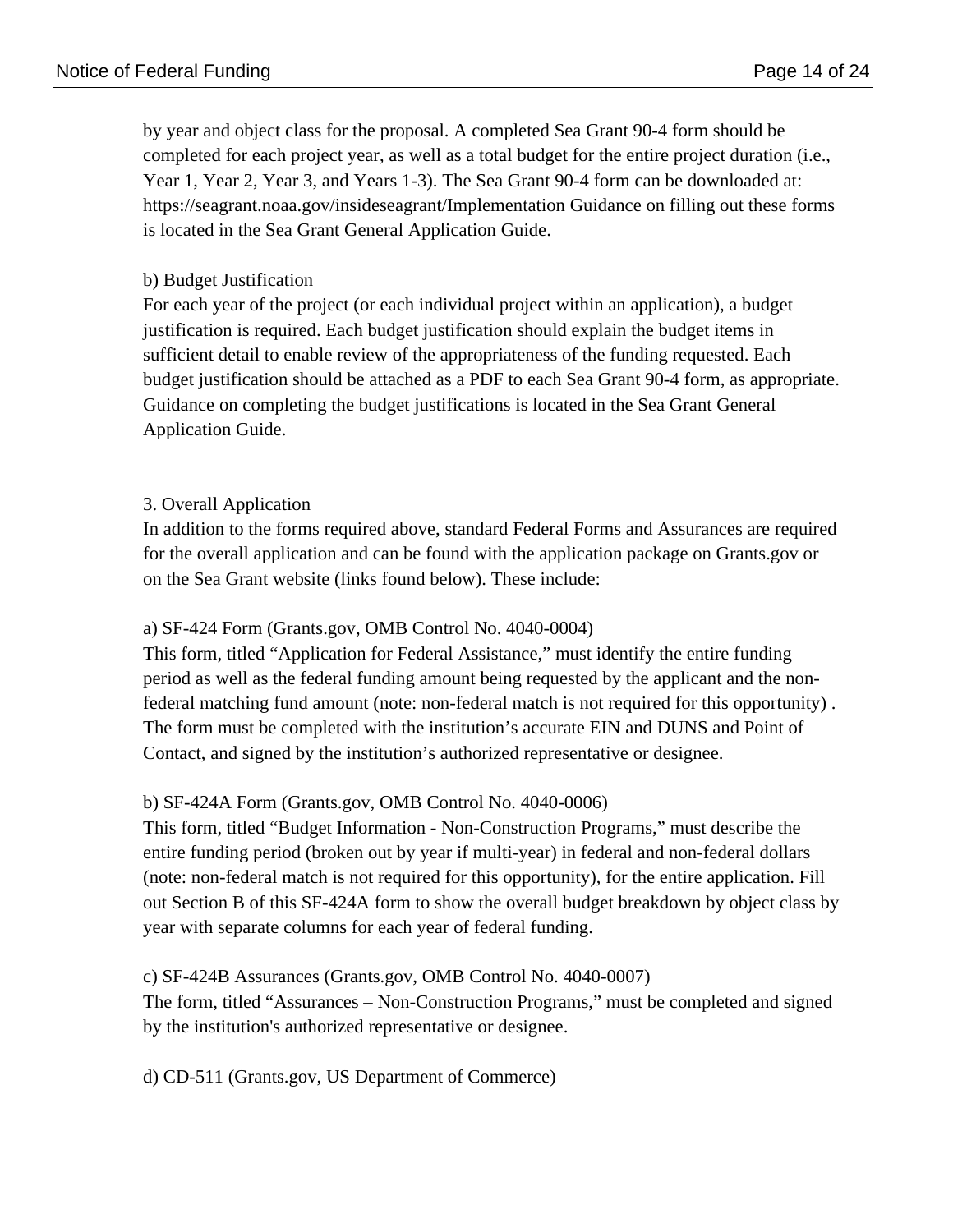The form, titled "Certification Regarding Lobbying," must be completed and signed by the institution's authorized representative or designee. In some instances, the SF-LLL Disclosure of Lobbying Activities form may also be required. See the instructions on the CD-511 for further information.

e) SF-LLL (Grants.gov, OMB Control No. 0348-0046), if relevant The form, titled "Disclosure of Lobbying Activities," must be completed and signed by the institution's authorized representative or designee, if appropriate.

#### C. Unique Entity Identifier and System for Award Management (SAM)

Each applicant (unless the applicant is an individual or Federal awarding agency that is excepted from those requirements under 2 CFR 25.110(b) or (c), or has an exception approved under 2 CFR 25.110(d)) is required to: (i) Be registered in SAM before submitting its application; (ii) Provide a valid unique entity identifier in its application; and (iii) Continue to maintain an active SAM registration with current information at all times during which it has an active Federal award or an application or plan under consideration by a Federal awarding agency. NOAA may not make a Federal award to an applicant until the applicant has complied with all applicable unique entity identifier and SAM requirements and, if an applicant has not fully complied with the requirements by the time NOAA is ready to make a Federal award, NOAA may determine that the applicant is not qualified to receive a Federal award and use that determination as a basis for making a Federal award to another applicant.

#### D. Submission Dates and Times

Letters of Intent must be received via email by the Competition Manager (oar.hq.sg.competitions@noaa.gov) by 5:00 p.m. Local Time of the submitting Sea Grant Program on Wednesday, June 15, 2022. Please specify that your submission is for the Translating Coastal Research into Application funding opportunity in the subject line.

Applications to be received and validated by grants.gov by the deadline of 11:59 p.m. Eastern Time on August 30, 2022. Applicants should be aware that the National Sea Grant Office will only be available to answer questions until 5:00 p.m. Eastern Time. Please note: validation or rejection of an application by Grants.gov may take up to two business days after submission.

#### E. Intergovernmental Review

Applications under the National Sea Grant College Program are not subject to Executive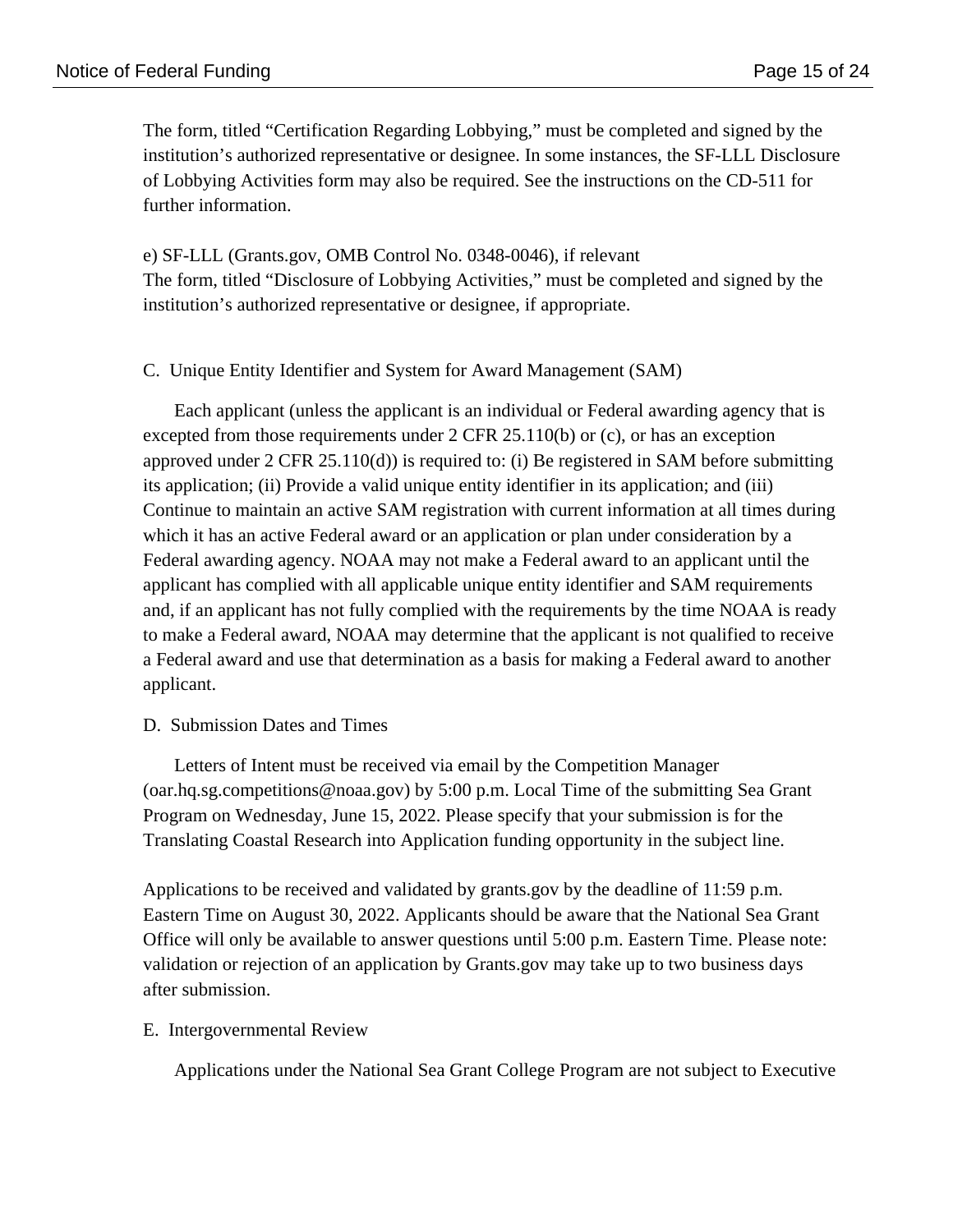Order 12372, "Intergovernmental Review of Federal Programs."

F. Funding Restrictions

No Restrictions.

G. Other Submission Requirements

Proposals must be submitted through Grants.gov. If an eligible applicant does not have access to the internet, please contact the Agency Contacts listed in Section VII for submission instructions.

V. Application Review Information

#### A. Evaluation Criteria

1. Importance/relevance and applicability of proposed projects to the program priorities (25 points). This criterion ascertains whether there is intrinsic value in the proposed work and/or relevance to NOAA, federal, regional, state, or local activities. For this competition, this includes addressing the program priorities of this NOFO and the degree to which the proposal connects to societal needs. The point scale is as follows: the application is unclear and does not adequately address the expectation outlined above (0-6 points); the application adequately addresses expectations outlined above (7-15 points); the application exceeds expectations outlined above (16-25 points).

2. Stakeholder Engagement (20 points). This criterion assesses whether the project provides a focused and effective stakeholder engagement strategy. For this competition, this means the degree to which the outcomes of the proposed work, specifically the knowledge and products that are responsive to U.S. coastal stakeholders, will be shared beyond the project team (i.e. to other coastal stakeholders).For this competition this includes identifying a strategy to work with diverse coastal stakeholders throughout the entire duration of the proposed work. The point scale is as follows: the application is unclear and does not adequately address the expectation outlined above (0-6 points); the application adequately addresses expectations outlined above (7-13 points); the application exceeds expectations outlined above (14-20 points).

3. Technical/scientific merit (15 points). This criterion assesses whether the approach is technically sound and/or innovative, if the methods are appropriate, and whether there are clear project goals, objectives, and data management considerations. For this competition, this includes assessing the degree to which the goals, objectives, and deliverables are clearly stated and described, the methods are novel or creative, and the technical approach is clearly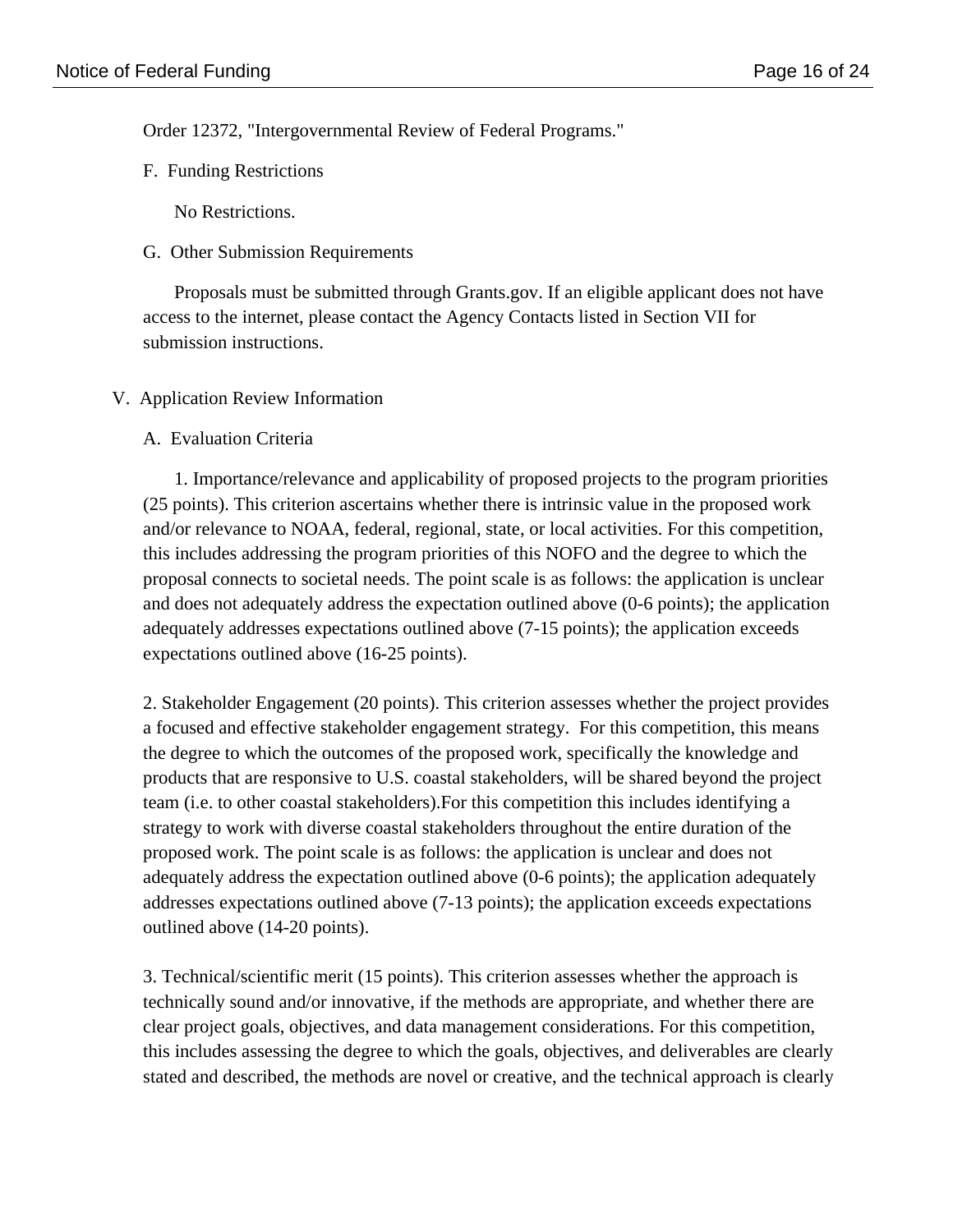explained and efficiently and effectively transfers knowledge. The point scale is as follows: the application is unclear and does not adequately address the expectation outlined above (0- 5 points); the application adequately addresses expectations outlined above (6-10 points); the application exceeds expectations outlined above (11-15 points).

4. Overall qualifications of applicants (15 points). This criterion ascertains whether the applicant possesses the necessary education, experience, training, facilities, and administrative resources to accomplish the project. For this competition, this includes: demonstration of the appropriate experience, qualifications and skill for successful completion of the project; the capacity necessary to complete the work, and the meaningful collaboration and partnerships with previously funded research, if applicable. The point scale is as follows: the qualifications are unclear and do not adequately address the expectation outlined above (0-5 points); the qualifications adequately address expectations outlined above (6-10 points); the qualifications exceed expectations outlined above (11-15 points).

5. Project costs (10 points). This criterion evaluates the budget to determine if it is realistic and commensurate with the project needs and time frame. For this competition, this includes: assessing if the costs, including amount for partnerships, are justified and equitable; and the degree to which partners provide in-kind support or leverage available resources. The point scale is as follows: the proposal is unclear and does not adequately address the expectations outlined above (0-3 points); the proposal adequately addresses expectations outlined above (4-6 points); the proposal exceeds expectations outlined above (7-10 points).

6. Graduate Student Support (5 points). This criterion assesses how the project will advance training the next generation of coastal scientists and managers. For this competition, this includes plans for graduate student involvement and opportunities for leadership. The point scale is as follows: the proposal does not adequately address the expectations outlined above (0-1 points); the proposal adequately addresses expectations outlined above (2-3 points); the proposal exceeds expectations outlined above (4-5 points).

7. Diversity, Equity, and Inclusion (5 points). This criterion assesses how well the proposed activity broadens the participation of underrepresented groups in science, technology, engineering and mathematics (STEM). For this competition, this includes how the proposal describes plans to engage or partner with individuals or groups that are under-resourced or historically underrepresented. The point scale is as follows: the proposal does not adequately address the expectations outlined above (0-1 points); the proposal adequately addresses expectations outlined above (2-3 points); the proposal exceeds expectations outlined above (4-5 points).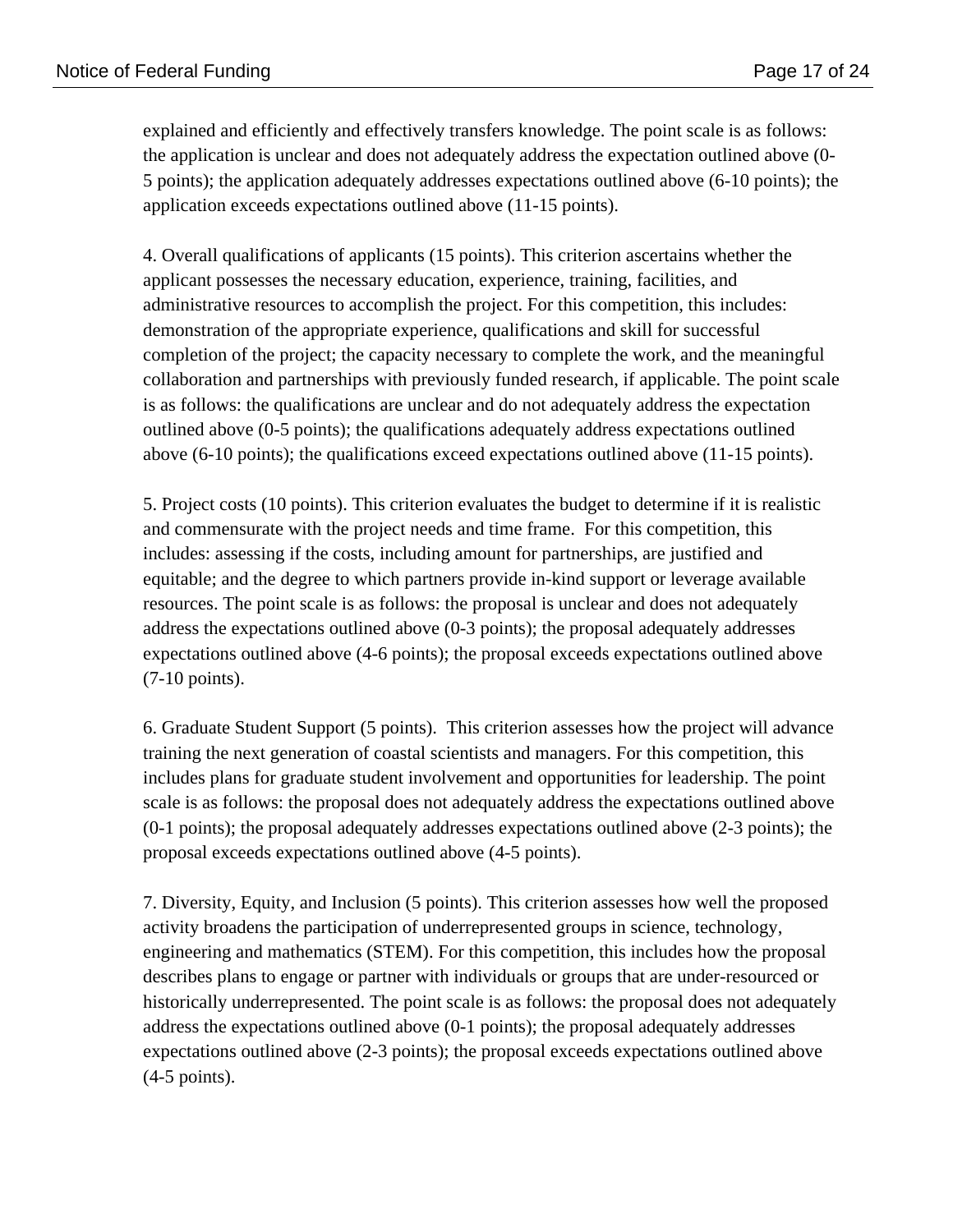8. Deliverables & Timeline (5 points). This criterion assesses how efficiently and effectively the proposed activity will deliver results. For this competition, this includes: describing the deliverables, such as publications, products, tools, services, metadata; understanding the requirements; describing the project phases and milestones; and the feasibility of the proposed workload given the project duration. The point scale is as follows: the proposal does not adequately address the expectations outlined above (0-1 points); the proposal adequately addresses expectations outlined above (2-3 points); the proposal exceeds expectations outlined above (4-5 points).

## B. Review and Selection Process

Once a full proposal application has been received by NOAA, an initial administrative review is conducted to determine compliance with requirements and completeness of the application. Applications that are missing required elements listed in Section IV. B. above, or applications coming from ineligible applicants may be rejected without further review.

Applications that pass the administrative review will be reviewed by a technical panel drawn from experts in a range of disciplines that are relevant to the applications. Each proposal will receive at least three written reviews from the panelists assessing its merits with regard to the evaluation criteria.

The proposals, supplemented with information from the Abbreviated Environmental Compliance Questionnaire, will also be reviewed by the program manager to assess the environmental compliance of the proposed actions. The program manager, NEPA staff lead, or grants specialist may contact the applicants to discuss questions about the environmental effects, merit, or administrative correctness of the application, and may delay approval of the application, or impose conditions on the award preventing funding or execution of certain activities, until all questions are satisfactorily answered.

## C. Selection Factors

The Selecting Official shall recommend awarding in the rank order unless the proposal is justified to be selected out of rank order based on one or more of the following factors:

- Availability of funding.
- Balance/distribution of funds:
- --geographically
- --by type of institution
- --by project types
- Duplication of other projects funded or considered for funding by NOAA/Federal agencies.
- Program priorities and policy factors.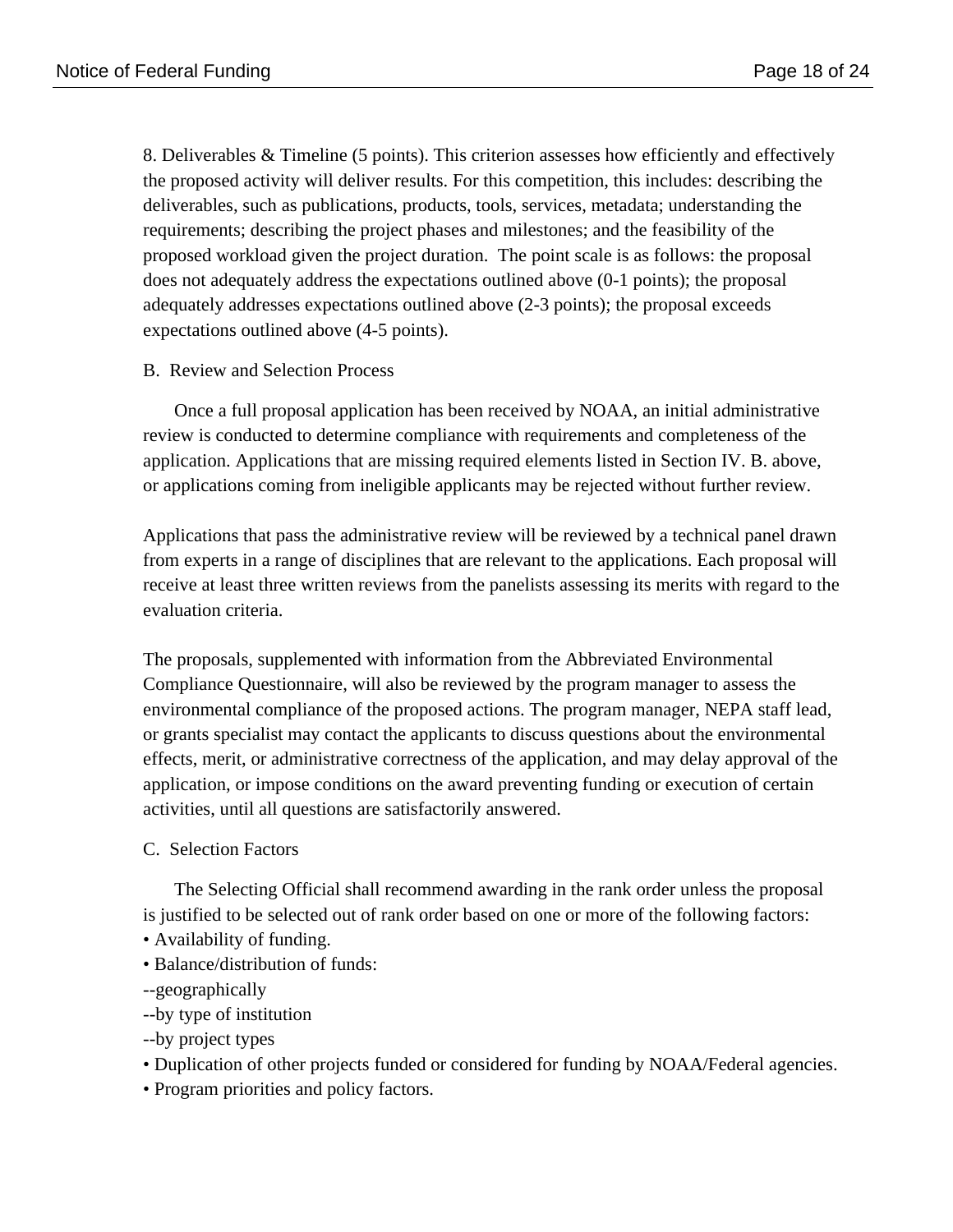- Applicant's prior award performance.
- Partnerships with/Participation of targeted groups.

• Adequacy of information necessary for NOAA staff to make a NEPA determination and draft necessary documentation before recommendations for funding are made to the Grants Officer. Consequently, awards may not necessarily be made to the highest-scored applications. Investigators may be asked to answer questions; and/or modify objectives, work plans, and/or budgets (including overall funding level) to address the issues raised by the reviewers, the competition manager, the Selecting Official, or the Grants Officer before an award is made. Subsequent administrative processing will be in accordance with current NOAA grants procedures.

## D. Anticipated Announcement and Award Dates

Subject to the availability of funds, awarded projects are expected to start January 1, 2023.

## VI. Award Administration Information

#### A. Award Notices

Successful applicants will receive notification when the application has been recommended for funding to the NOAA Grants Management Division. This notification is not an authorization to begin performance of the project. Official notification of funding, signed by the NOAA grants officer, is the authorizing document that allows the project to begin. Notification will be issued to the authorizing official and the PI of the project either electronically or in hard copy. Unsuccessful applicants will be notified that their proposal was not selected. Anonymous copies of reviews and summaries of review panel deliberations, if any, will be made available to all applicants, regardless of whether they were selected to be funded.

## B. Administrative and National Policy Requirements

(1) Department of Commerce Pre-Award Notification Requirements For Grants And Cooperative Agreements - The Department of Commerce Pre-Award Notification Requirements for Grants and Cooperative Agreements contained in the Federal Register notice of December 30, 2014 (79 FR 78390) are applicable to this solicitation and may be accessed online at https://www.gpo.gov/fdsys/pkg/FR-2014-12-30/pdf/2014-30297.pdf.

(2) Uniform Administrative Requirements, Cost Principles, and Audit Requirements - Through 2 C.F.R. § 1327.101, the Department of Commerce adopted Uniform Administrative Requirements, Cost Principles, and Audit Requirements for Federal Awards at 2 C.F.R. Part 200, which apply to awards in this program. Refer to http://go.usa.gov/SBYh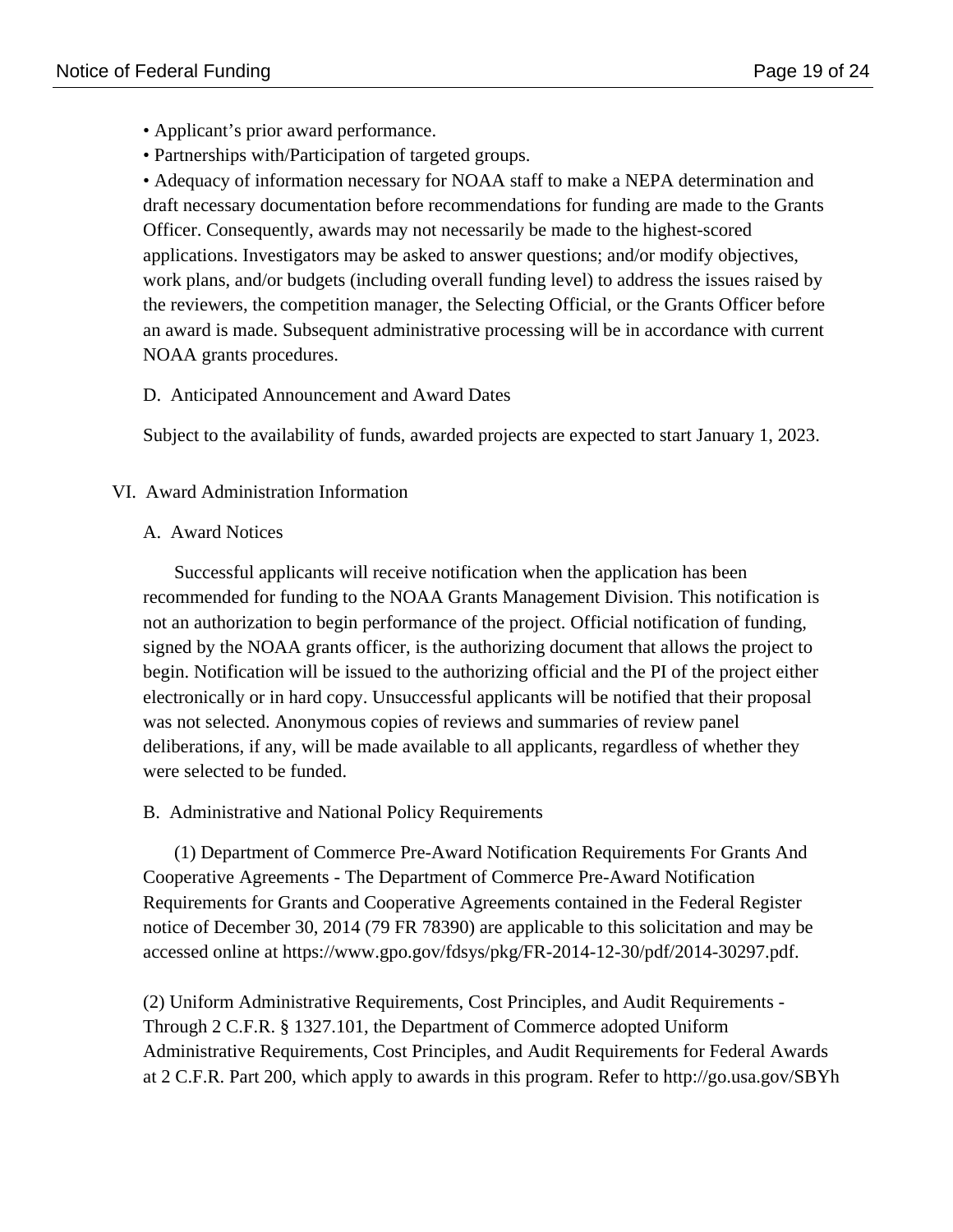and http://go.usa.gov/SBg4.

(3) Department of Commerce Terms and Conditions - Successful applicants who accept a NOAA award under this solicitation will be bound by Department of Commerce Financial Assistance Standard Terms and Conditions. This document will be provided in the award package in NOAA's Grants Online system at https://grantsonline.rdc.noaa.gov/flows/home/Login/LoginController.jpf and is also available at http://www.ago.noaa.gov/grants/external\_links.html , as well as https://www.commerce.gov/sites/default/files/2020- 11/DOC%20Standard%20Terms%20and%20Conditions%20- %2012%20November%202020%20PDF\_0.pdf

(4) Limitation of Liability - Funding for programs listed in this notice is contingent upon the availability of appropriations. Applicants are hereby given notice that funds may not have been appropriated yet for the programs listed in this notice. In no event will NOAA or the Department of Commerce be responsible for proposal preparation costs. Publication of this announcement does not oblige NOAA to award any specific project or to obligate any available funds.

## (5) National Environmental Policy Act (NEPA)

National Environmental Policy Act (NEPA) - NOAA must analyze the potential environmental impacts, as required by the National Environmental Policy Act (NEPA), for applicant projects or proposals which are seeking NOAA Federal funding opportunities. Detailed information on NOAA compliance with NEPA can be found at the following NOAA NEPA website: http://www.nepa.noaa.gov/, including our NOAA Administrative Order 216-6 for NEPA, http://www.nepa.noaa.gov/NAO216\_6.pdf, and the Council on Environmental Quality implementation regulations, http://energy.gov/sites/prod/files/NEPA-40CFR1500\_1508.pdf. Consequently, as part of an applicant's package, and under their description of their program activities, applicants are required to provide detailed information on the activities to be conducted, locations, sites, species and habitat to be affected, possible construction activities, and any environmental concerns that may exist (e.g., the use and disposal of hazardous or toxic chemicals, introduction of non-indigenous species, impacts to endangered and threatened species, aquaculture projects, and impacts to coral reef systems). In addition to providing specific information that will serve as the basis for any required impact analyses, applicants may also be requested to assist NOAA in drafting an environmental assessment, if NOAA determines an assessment is required. Applicants will also be required to cooperate with NOAA in identifying feasible measures to reduce or avoid any identified adverse environmental impacts of their proposal. Failure to do so shall be grounds for not selecting an application. In some cases if additional information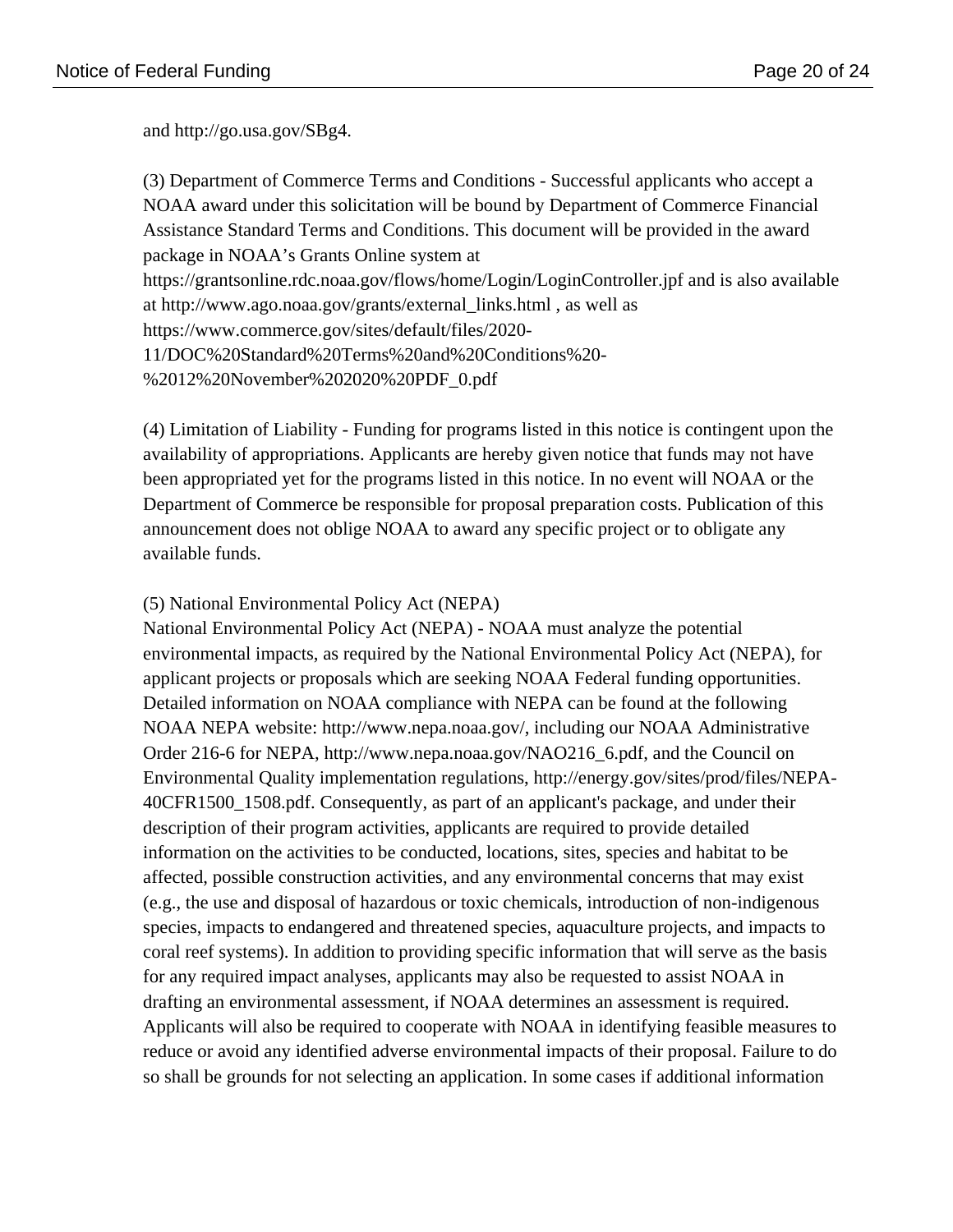is required after an application is selected, funds can be withheld by the Grants Officer under a special award condition requiring the recipient to submit additional environmental compliance information sufficient to enable NOAA to make an assessment on any impacts that a project may have on the environment.

(6) Review of Risk - After applications are proposed for funding by the selecting official, the Grants Office will perform administrative reviews, including an assessment of risk posed by the applicant under 2 C.F.R. 200.206. These may include assessments of the financial stability of an applicant and the quality of the applicant's management systems, history of performance, and the applicant's ability to effectively implement statutory, regulatory, or other requirements imposed on non-Federal entities. Special conditions that address any risks determined to exist may be applied. Applicants may submit comments to the Federal Awardee Performance and Integrity Information System (FAPIIS) about any information included in the system about their organization for consideration by the awarding agency.

(7) Data Sharing Plan - 1. Environmental data and information collected or created under NOAA grants or cooperative agreements must be made discoverable by and accessible to the general public, in a timely fashion (typically within two years), free of charge or at no more than the cost of reproduction, unless an exemption is granted by the NOAA program. Data should be available in at least one machine-readable format, preferably a widely-used or open-standard format, and should also be accompanied by machine- readable documentation (metadata), preferably based on widely used or international standards. 2. Proposals submitted in response to this Announcement must include a data management plan of up to two pages describing how these requirements will be satisfied. The data management plan should be aligned with the data management guidance provided by NOAA in the announcement. The contents of the data management plan (or absence thereof), and past performance regarding such plans, will be considered as part of proposal review. A typical plan should include descriptions of the types of environmental data and information expected to be created during the course of the project; the tentative date by which data will be shared; the standards to be used for data/metadata format and content; methods for providing data access; approximate total volume of data to be collected; and prior experience in making such data accessible. The costs of data preparation, accessibility, or archiving may be included in the proposal budget unless otherwise stated in the guidance. Accepted submission of data to the NOAA National Centers for Environmental Information (NCEI) is one way to satisfy data sharing requirements; however, NCEI is not obligated to accept all submissions and may charge a fee, particularly for large or unusual datasets. 3. NOAA may, at its own discretion, make publicly visible the data management plan from funded proposals, or use information from the data management plan to produce a formal metadata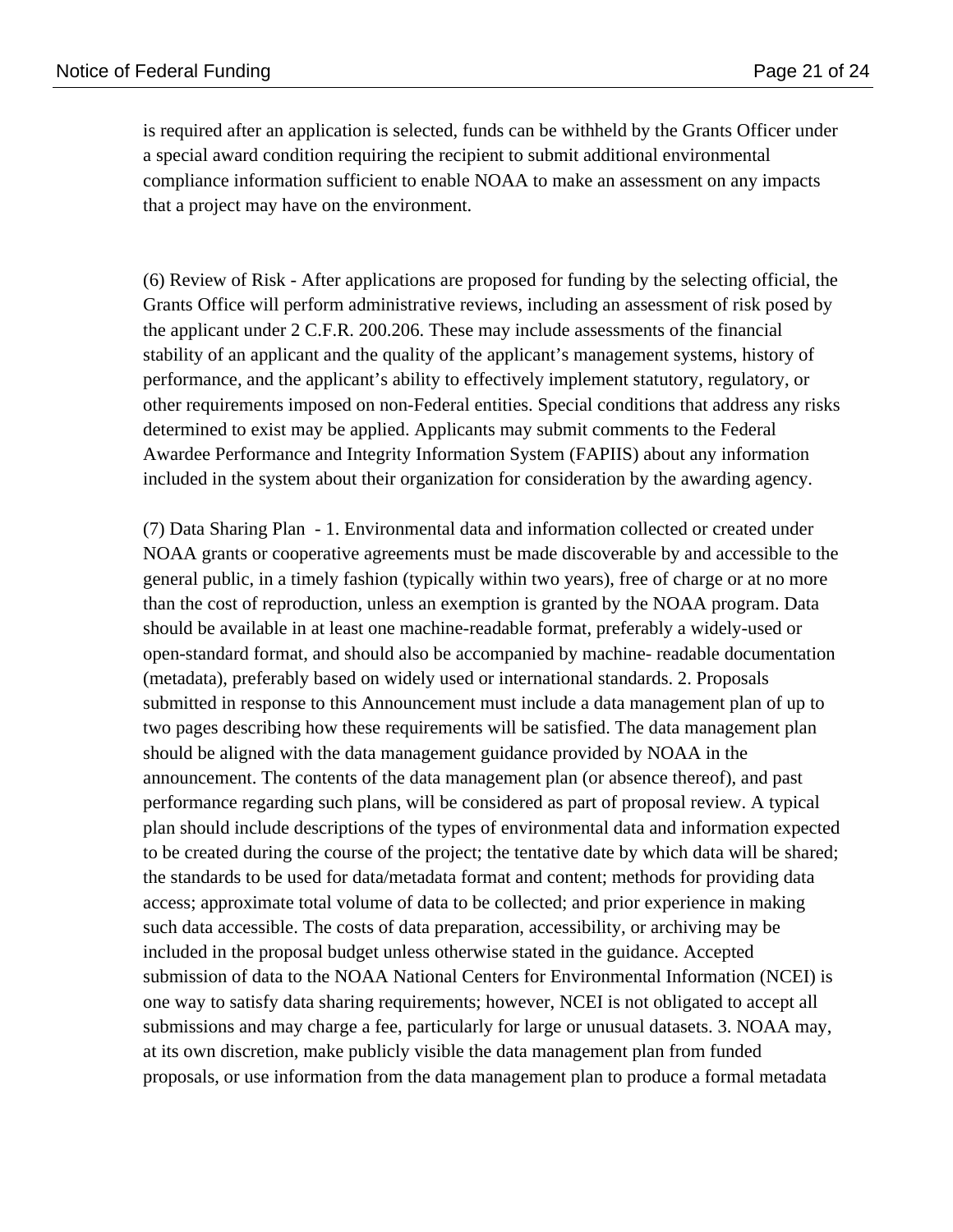record and include that metadata in a catalog to indicate the pending availability of new data. 4. Proposal submitters are hereby advised that the final pre-publication manuscripts of scholarly articles produced entirely or primarily with NOAA funding will be required to be submitted to NOAA Institutional Repository after acceptance, and no later than upon publication. Such manuscripts shall be made publicly available by NOAA one year after publication by the journal.

(8) Indirect Cost Rate - If an applicant does not have a current indirect cost rate with a federal agency they may choose to negotiate a rate with the Department of Commerce or use the de minimis indirect cost rate of 10% of Modified Total Direct Cost (MTDC) (as allowable under 2 C.F.R. §200.414). The negotiation and approval of a rate is subject to the procedures required by NOAA and the Department of Commerce Standard Terms and Conditions. Do not include participant support costs when determining the indirect cost base. Additionally, applicants should be aware that most indirect cost rate agreements require that participant support costs be excluded from the MTDC base when calculating indirect costs. Applicants should reference their official agreements. The NOAA contact for indirect or facilities and administrative costs is: Lamar Revis, Grants Officer, NOAA Grants Management Division, 1325 East West Highway, 9th Floor, Silver Spring, MD 20910, or lamar.revis@noaa.gov.

(9) Minority Serving Institutions - The Department of Commerce National Oceanic and Atmospheric Administration (DOC NOAA) is strongly committed to increasing the participation of Minority Serving Institutions (MSIs), i.e., Historically Black Colleges and Universities, Hispanic-serving institutions, Tribal colleges and universities, Alaskan Native and Native Hawaiian institutions, and institutions that work in underserved communities.

(10) Freedom of Information Act (FOIA) - In the event that an application contains information or data that you do not want disclosed prior to award for purposes other than the evaluation of the Application, mark each page containing such information or data with the words "Privileged, Confidential, Commercial, or Financial Information - Limited Use" at the top of the page to assist NOAA in making disclosure determinations. DOC regulations implementing the Freedom of Information Act (FOIA), 5 U.S.C 552, are found at 15 C.F.R. Part 4, which sets forth rules for DOC to make requested materials, information, and records publicly available under FOIA. The contents of funded applications may be subject to requests for release under the FOIA. Based on the information provided by the applicant, the confidentiality of the content of funded applications will be maintained to the maximum extent permitted by law.

## C. Reporting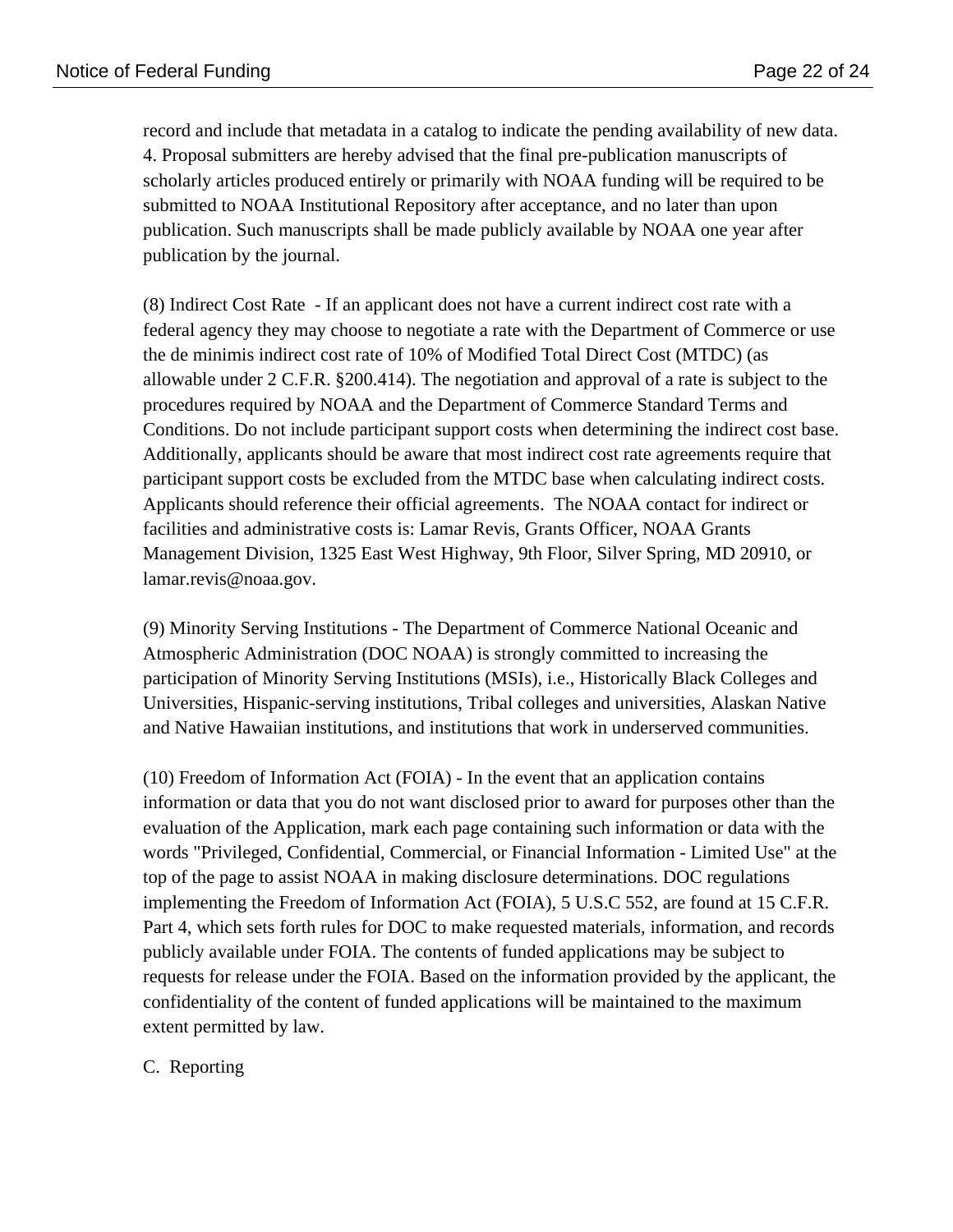The Federal Funding Accountability and Transparency Act (31 U.S.C. 6101 Note) includes a requirement for awardees of applicable federal grants to report information about first-tier subawards and executive compensation under federal assistance awards. All awardees of applicable grants and cooperative agreements are required to report to the Federal Sub-award Reporting System (FSRS) available at https://www.fsrs.gov/ on all subawards over \$30,000. Refer to 2 CFR Part 170.

## VII. Agency Contacts

For questions about this competition, please contact Elizabeth Rohring or Nikola Garber at oar.hq.sg.competitions@noaa.gov. Please specify that your question is related to the FY 2022 NOAA-OAR-SG-2022-2007298 funding opportunity in the subject line.

## VIII. Other Information

Potential applicants are encouraged to check Sea Grant's national website at https://seagrant.noaa.gov/Funding for information about a webinar and slides related to this announcement.

This will be a stand-alone (i.e., non-omnibus) award for which annual progress reporting in the form of the Research Performance Progress Report will be required.

Once applications have been selected for funding, applicants must submit a Sea Grant 90-2 Project Summary Form (for each project within the application) through the 90-2 Webform portal (https://webform.pier.seagrant.noaa.gov/). This is due within 30 calendar days after the applicant has been notified via email that their application has been awarded. A detailed step-by-step guide for completing the web-based 90-2 Form is available on Inside Sea Grant (https://seagrant.noaa.gov/insideseagrant/Implementation). Once the project is approved and funded, that information will be publicly available and searchable on the National Sea Grant College Program public website (http://seagrant.noaa.gov).

Recipients are required to use the National Sea Grant Planning Implementation and Evaluation Reporting (PIER) project database to communicate with the National Sea Grant Office on activities relating to this award. This includes tracking progress and impacts, in addition to performance metrics.

All public-facing products produced with funding from the award(s)/project(s) must ensure compliance with Section 508 of the Americans with Disabilities Act.